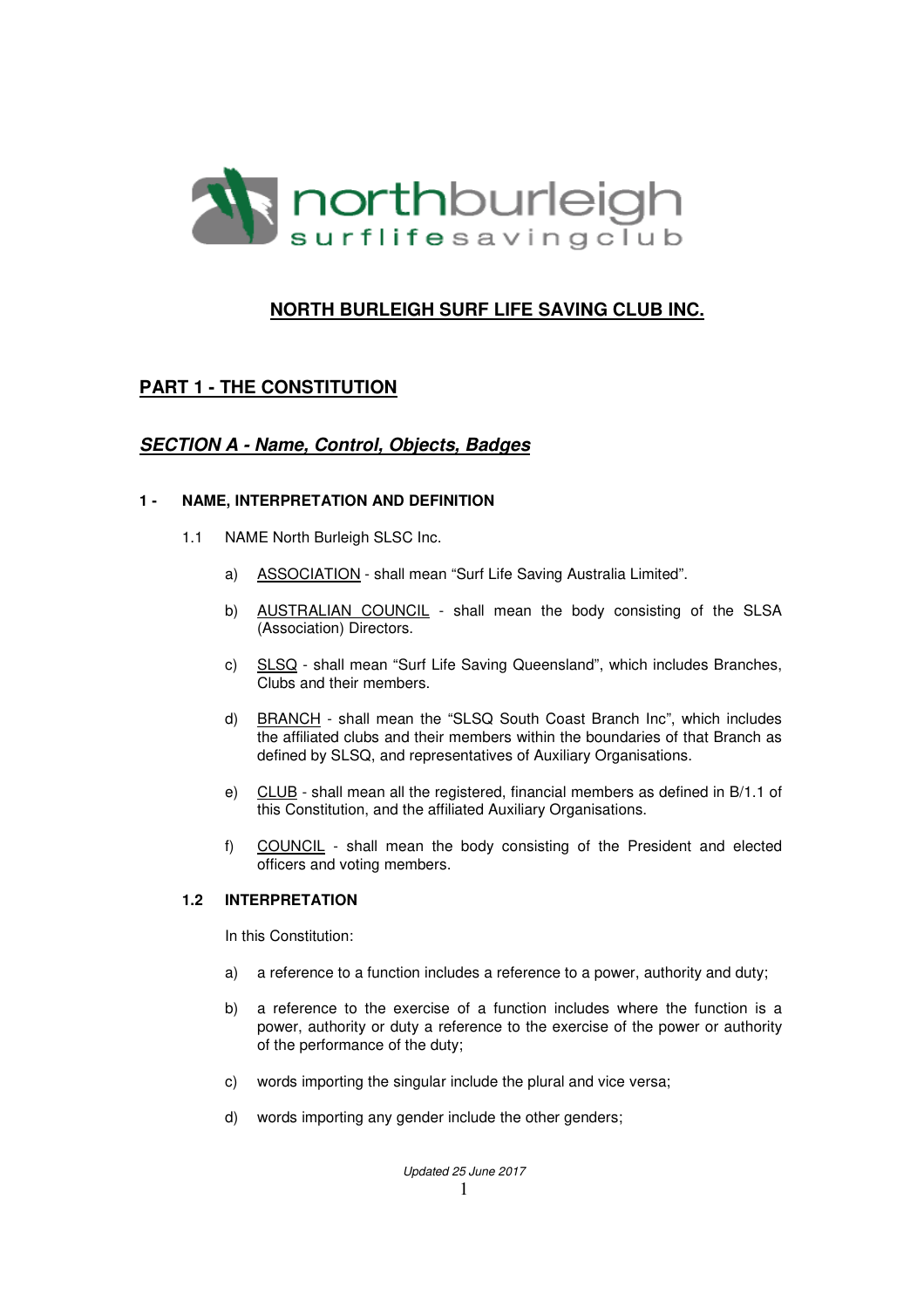- e) references to persons include corporations and bodies politic;
- f) references to a person include the legal personal representatives, successors and permitted assigns of that person;
- g) a reference to a statute, ordinance code or other law includes regulations and other statutory instruments under it and consolidations, amendments, reenactments or replacements of any of them (whether of the same or any legislative authority having jurisdiction);
- h) the specification of the objects and powers of the Club in A/3 of this Constitution are not in any particular order and are not to be construed so as to lead to the construction that any object or power is more important than any other object or power, nor than any object or power which is specified in detail is more important than any object or power which has not been specified in detail, and no particular object or power will be limited by reference to any other and the rule of construction known as the "ejusdem generis" rule shall not apply;
- i) if any provision of this Constitution or any phrase contained in it is invalid or unenforceable in any jurisdiction, the phrase or provision is to be read down for the purpose of that jurisdiction. If possible so as to be valid and enforceable and otherwise it shall be severed to the extent of the invalidity or unenforceability, without affecting the remaining provisions of this Constitution or affecting the validity or enforceability of that provision in any other jurisdiction.

### **1.3 DEFINITION**

- a) Where the words "Director of Administration" appear in this document they shall be acknowledged to refer to a Secretary as defined in the relevant Government Act;
- b) where the words "Director of Finance appear in this document they shall be acknowledged to refer to a Treasurer as defined in the relevant Government Act;
- c) where the words "Board of Management" appear in this document they shall be acknowledged to refer to the Management Committee as defined in the relevant Government Act;
- d) year (Season) in respect to "Membership" and "Competition", shall mean in the case of the Club the period between 1 October in any one year and 30 September in the year following;
- e) the financial year of the Club shall be from1 May in any one year to the 30 April in the year next following.

## **2 - CONTROL**

2.1 The Club shall be subject to the control of SLSQ and the Branch to the extent of the power of SLSQ and the Branch and shall have full control over all surf life saving services within that part of the Branch area designated as the Club's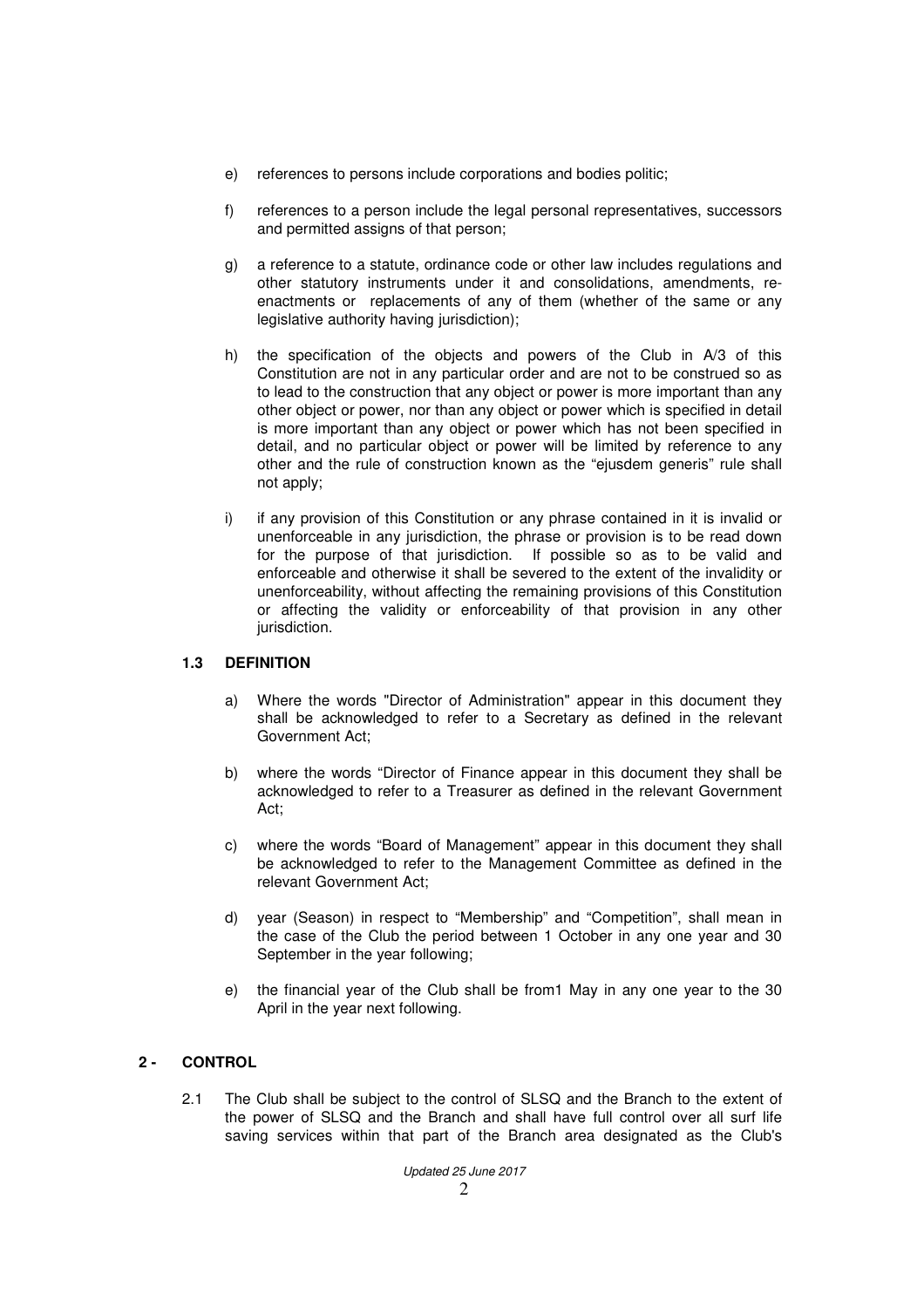Bathing Reserve or as directed by SLSQ or the Branch from time to time. It shall be charged with the fulfilment of the objects of the Association within the boundaries of its jurisdiction.

2.2 Auxiliary organisations may be formed and affiliated to the Club providing such organisations have similar aims and objects as the Club and are subject to the overall control of the Club.

### **3 - OBJECTS AND POWERS**

The club is a charitable community organisation with the following objects and powers:

- 3.1 Promote, advance and control the work of Surf Life Saving, the resuscitation of the apparently drowned, the treatment and resuscitation of any person stung by any marine stinger, and the application of first aid on surfing beaches and elsewhere.
- 3.2 Assist in research and experiments for the improvement of methods of Surf Life Saving, the resuscitation of the apparently drowned and the treatment of the seriously stung, and to provide efficient life saving equipment of standard design, and oversee the training of members of the Club in the efficient use of such equipment to minimise loss of life in surf bathing and elsewhere.
- 3.3 Co-operate with any organisation in improving methods of life saving (whether in still or rough water or elsewhere) and the securing of public recognition and financial support for Life Saving.
- 3.4 Promulgate rules issued by the Branch, from time to time, for the management and control of surf life saving and resuscitation work so far as local conditions permit, and within the Club's area of authority.
- 3.5 Promote, demonstrate and instruct the methods of Surf Life Saving.
- 3.6 Enforce the observance of the Policies, Rules and Regulations of the Association, and written directions from time to time, deal with any infringement thereof, and adjudicate upon all disputes and difficulties between members of the Club.
- 3.7 Acquire by purchase, exchange or otherwise, whether for an estate in fee simple or for any less estate in lands, tenements or hereditaments or any tenure whether subject or not to any changes or encumbrances and erect, replace, maintain, reconstruct, adapt and furnish any offices or other buildings thereon and sell, let, alienate, mortgage, charge or otherwise deal with all or any of such lands, tenements or hereditaments or any part thereof.
- 3.8 Raise or borrow money on bonds, or mortgage, or other security of any property, held for or on behalf of the Club, or without any such security and upon such terms as the Club shall think fit.
- 3.9 Receive money on deposit with or without allowance of interest thereon.
- 3.10 Invest the monies of the Club, not immediately required, in such manner as may from time to time be determined by the Club Board of Management, subject to the relevant Government Act.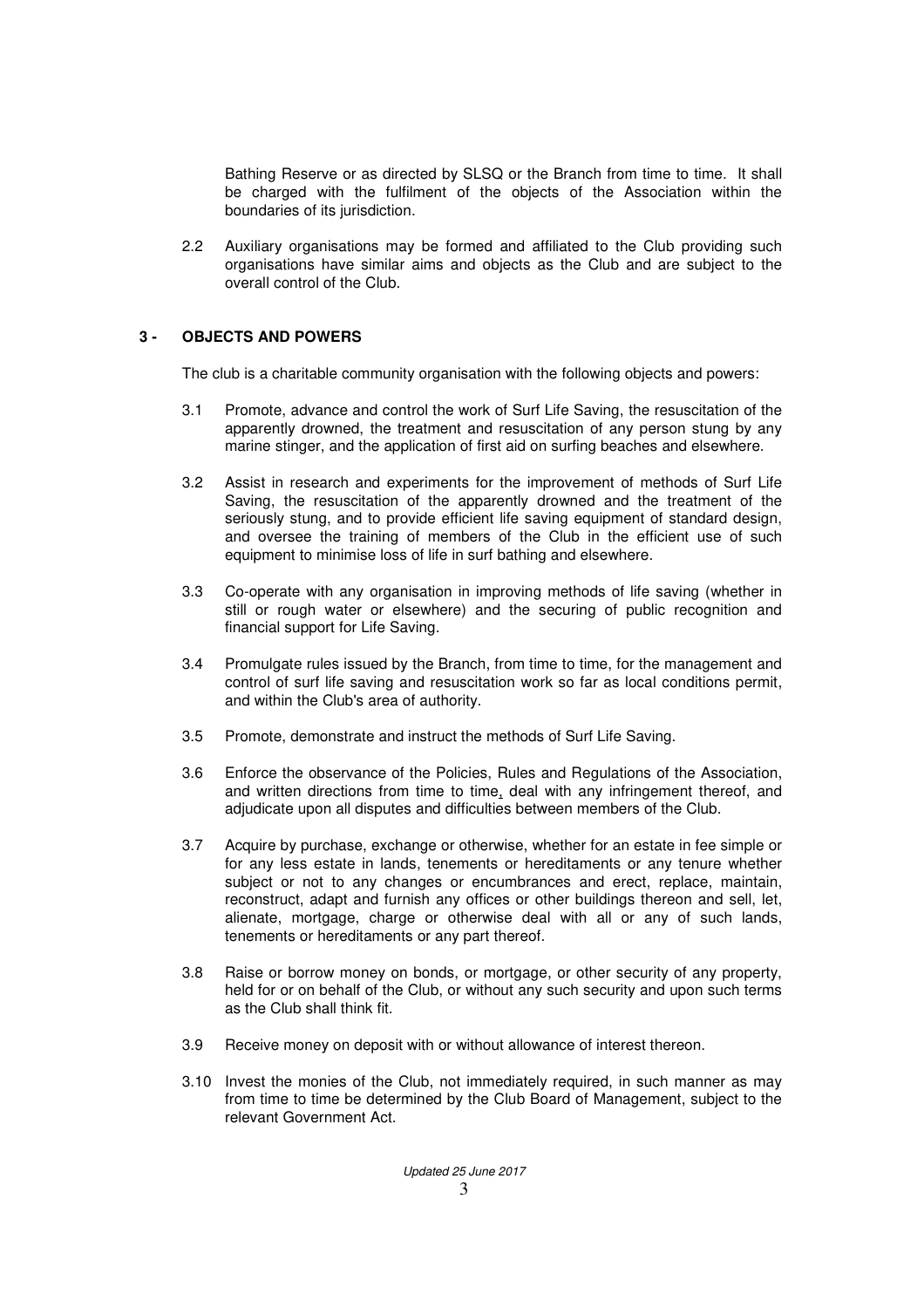- 3.11 Ensure that environmental considerations are taken into account in all surf life saving and related activities conducted by the Club.
- 3.12 Encourage members to realise their potential and athletic abilities by extending to them the opportunity of education and participation in surf life saving competition and to award trophies and rewards to successful competitors.
- 3.13 Encourage and promote and enforce performance-enhancing drug free competition.
- 3.14 Recommend Meritorious Awards for members and others, in honourable public recognition of difficult and meritorious rescues from the sea and elsewhere, and of deeds of exceptional bravery, from time to time performed in the course of life saving in the surf and elsewhere, and to recommend for civil honours, and support wherever requested and considered appropriate, nominations.
- 3.15 Promote the health and safety of members and all other users of the aquatic environment, and seek and obtain improved facilities for their enjoyment.
- 3.16 Effect such purposes as may be necessary in the interests of surf life saving and the aquatic environment.
- 3.17 Promote uniformity of rules and regulations for the control and regulation of surf bathing, and assist the authorities in enforcing these rules and regulations.
- 3.18 Produce, develop, create, licence and otherwise exploit, use and protect the Intellectual Property, including but not limited to logos, trademarks, copyright and names in any publication produced by the Club.
- 3.19 Construct, maintain and alter any houses, buildings or works necessary or convenient for the purposes of the Club.
- 3.20 Take such steps by personal or written appeals, public meetings or otherwise as may from time to time be deemed expedient for the purposes of procuring contributions to the funds of the Club in the shape of donations, annual subscriptions or otherwise.
- 3.21 Print and publish any newspapers, periodicals, books or leaflets that the Club may think desirable for the promotion of its objects.
- 3.22 Promote any other person or company for any purpose calculated to benefit the Club.
- 3.23 Purchase or otherwise acquire and undertake all or any part of the property, assets, liabilities and engagements of any one or more of the companies, institutions, societies or associations whose activities or purposes are similar to those of the Club or generally for any purpose calculated to benefit the Club.
- 3.24 Do all or any of the matters hereby authorised, either alone or in conjunction with any person, company or unincorporated body, or by or through any factors, trustees or agents.
- 3.25 Generally do all such other things as may appear to the Club to be incidental or conducive to the attainment of the foregoing objects or any of them.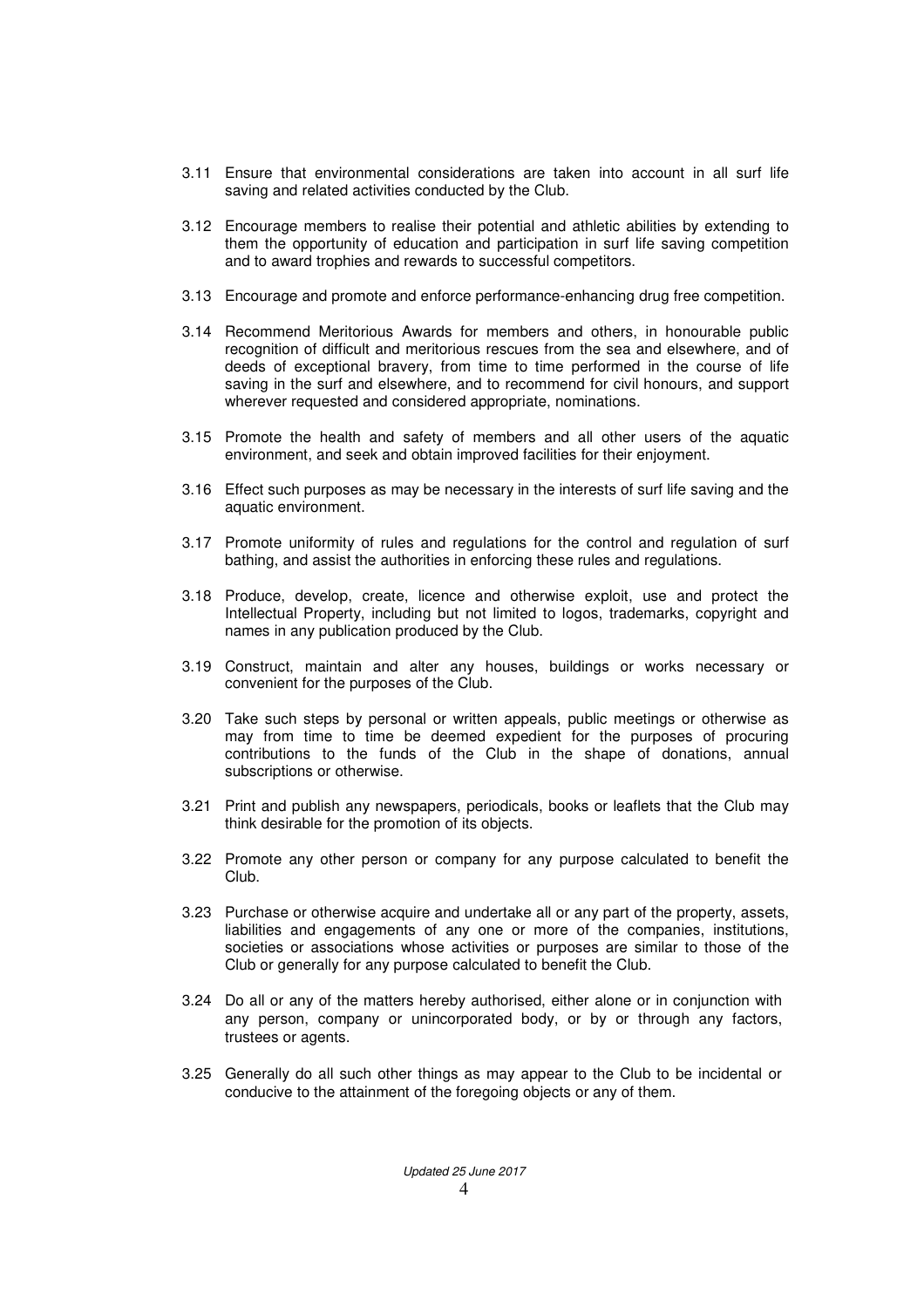## **4 - BADGES AND COLOURS**

- 4.1 The Club badge shall be worn only by financial members and members of teams who are selected or approved by the Club Selection Committee and shall be to the design appearing in Appendix "G". Such badges shall be obtained only on the written order of the Club's Director of Administration and such written order shall detail the lettering to be embroidered beneath the badge.
- 4.2 The Club Life Membership Badge shall be presented by the Club to each duly elected Life Member and shall be to the design appearing in Appendix "G".
- 4.3 The Club Membership Badge and/or Membership Card shall be available to members and shall be to the design appearing in Appendix "G".
- 4.4 The Club Colours shall be White and Green.

## **5 - THE COMMON SEAL**

- 5.1 The form of the Common Seal shall be as set out in the first part of Appendix "G" of this Constitution together with the words "North Burleigh Surf Life Saving Club Inc." around its perimeter and the words "The Common Seal of" in its centre.
- 5.2 The Board of Management shall provide for the safe custody of the Seal.
- 5.3 The Seal shall only be used by the Authority of the Board of Management, and every document to which the Seal is affixed shall be signed by two (2) members of the Executive Officers, one of who shall be the President.

# **SECTION B - Composition, Membership, Affiliation, Management**

### **1 - COMPOSITION / MEMBERSHIP**

- 1.1 The composition of the Club shall consist of the following members its Officers, Active, Reserve Active, Long Service, Life, Associate, Award, Honorary, Youth, Cadet, Junior Activities (Nipper), and Probationary Members, and membership shall be unlimited.
- 1.2 A Register of these members shall be prepared at the commencement of each year, and shall be updated from time to time as required.
- 1.3 All applications for membership shall be made on the appropriate Association Form and all members shall be bound by this Constitution, the By-Laws, the Appendices Resolutions and the Manuals of the Association and the Constitution and regulations of the Association, and a prescribed fee for each category of membership shall be such sum, payable at such time and in such manner as the Board of Management shall from time to time at any General Meeting so determine. Members must renew their membership annually.

### **2 - RESTRICTION**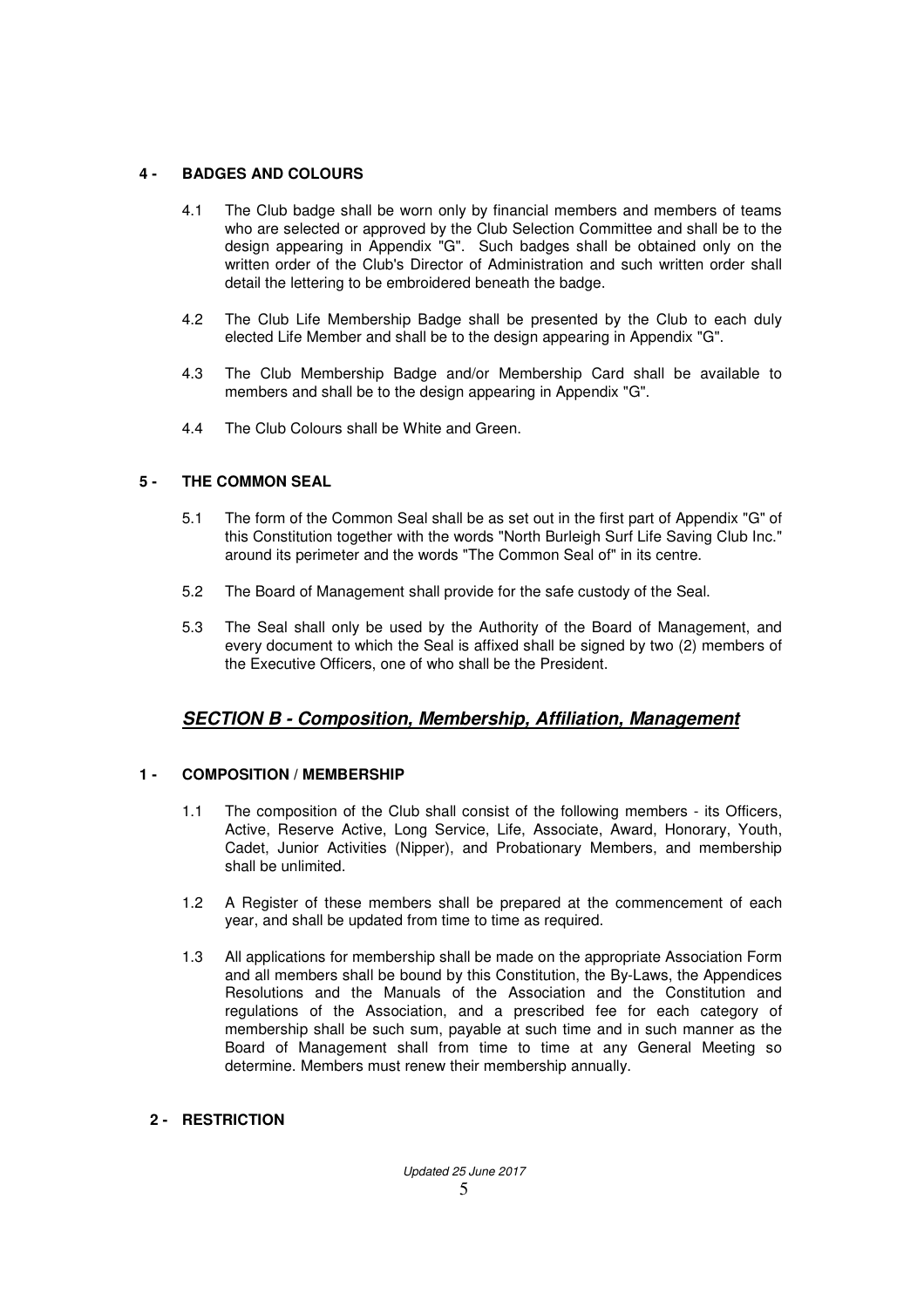- 2.1 All applications for membership of the Club shall be made on the approved Association Form, and shall be available to males and females provided that active membership shall be limited to proficient SLSA Bronze Medallion holders.
- 2.2 A member of a Life Saving Organisation affiliated with International Life Saving may be accepted as a member of the Club provided that the member complies with all the conditions for membership of this Association and its Manuals.
- 2.3 Separate accommodation and amenities for male and female members, which are satisfactory to the Branch and the SLSQ may be provided.
- 2.4 An unfinancial, suspended or expelled member of the Club shall not knowingly apply to join another Club, nor shall a Club knowingly admit to membership nor retain in membership any past or present member of the Club who is indebted in any way to or has been suspended or expelled.
- 2.5 The club shall immediately provide the Branch and SLSQ with the names and addresses of members who have had their membership cancelled or suspended and such information, including the period of suspension/cancellation of membership shall be set out in a register provided for that purpose.
- 2.6 Should a bona fide member of more than one Club be completely suspended or expelled by the Club he shall not be allowed to compete in any competitions conducted by any Club of which he is a member or by the Association.
- 2.7 In cases in dispute, an appeal may be lodged with the Branch or SLSQ as the case may be.
- 2.8 All members and elected officers of the Club, Branch and SLSQ, shall have reciprocal rights within the facilities of clubs throughout Queensland, and the conditions of entry upon and use of any club facilities are at the discretion of the host club.

### **3 - CATEGORIES OF MEMBERSHIP**

In relation to membership categories, the Club shall provide for the following types of membership and the following minimum qualifications shall be adhered to:

- a) Probationary Member shall be the designation of any person for the time period between applying for membership and the gaining of an award and/or the granting of a formal category membership by the Board of Management;
- Note: Probationary members are not Individual Members for the purposes of the Article of Association of SLSA.
- b) Junior Activity Member (Nipper) shall be a minimum age of 5 years up to a maximum age of 13 years on a seasonal basis (age for a season is determined as at midnight on the 30 September at the commencement of that season), and such person shall be required to gain the relevant Junior Activity Certificate for that person's age group;
- c) Youth Member shall be subject to the age qualification as defined in the Association's Manuals and has obtained the Surf Rescue Certificate in that season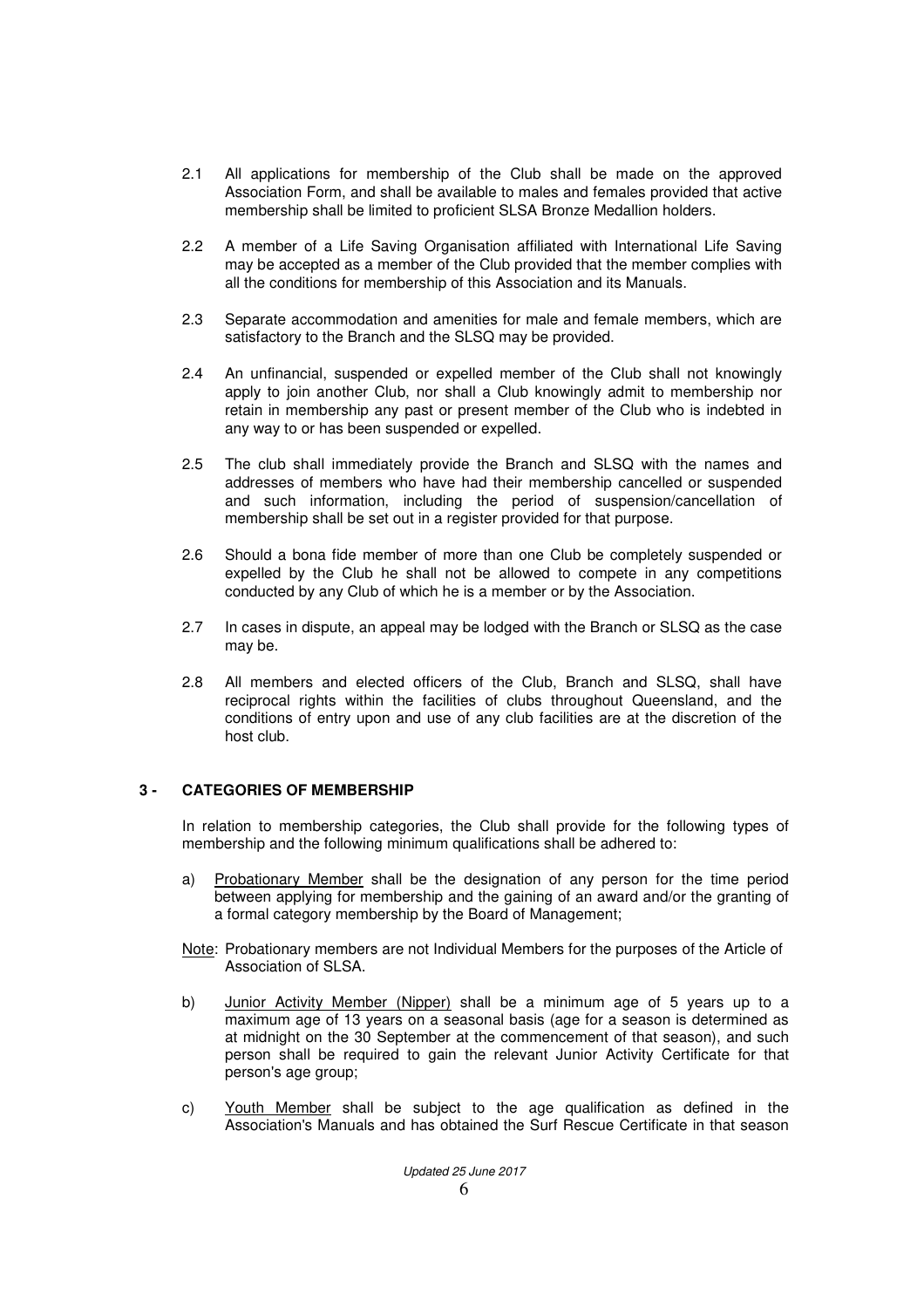or passed an annual proficiency test;

- d) Active Members shall be Bronze Medallion holders and shall fulfil the full patrol and Club obligations, as provided by the Association and the Club Constitution and By-Laws, and shall qualify in an annual proficiency test each season, unless the member has obtained his Bronze Medallion in that Season.
- e) Reserve Active Membership
	- i) may be granted by the Club to Active Members who have satisfactorily completed (from the gaining of the Bronze Medallion) at least eight (8) years of patrol and Club obligations as provided by the Association and Club Constitution and By-Laws. Reserve Active Membership shall not be automatic, but shall be granted by resolution of the Board of Management;
	- ii) members shall perform a minimum of patrols in each club where they hold Active Reserve membership, as required by SLSA, and further patrol duties at the discretion of the Board of Management;
	- iii) members shall complete the Annual Proficiency Test.
	- Note: Notwithstanding (i) above Reserve Active Membership may be granted by the Board of Management under medical or compassionate circumstances to Active Members irrespective of years of service
	- f) Long Service Membership
		- i) may be granted by the Club to members who have completed ten (10) years active service or to members who have completed eight (8) years active service plus four (4) years Reserve Active service, with a minimum of 25 hours on patrol per patrol season (1<sup>st</sup> September to 30 May). Extenuating circumstances may be reviewed by the Board;
		- ii) members shall be exempted from all patrol obligations and may be granted other special privileges of membership as provided in the Club Constitutions and By-Laws;
		- iii) should such members join another affiliated club the receiving club shall determine if such member's Long Service shall be recognised by that club.
	- g) Award Membership
		- i) may be granted by the Club to members who are the proficient holders of an SLSA Award of one or more of the following qualifications - – Surf Rescue Certificate (over 15 years of age), Radio Award/s, Resuscitation Certificate, Advanced Resuscitation Certificate or First Aid Award/s (or equivalent);
		- ii) members may be called upon to perform patrols and/or other Club obligations commensurate with their qualifications, and provided they do so, shall then be eligible for voting rights as approved and minuted by the Board of Management.
	- h) Associate Membership
		- i) may be granted by the Club to a person who may or may not be the holder of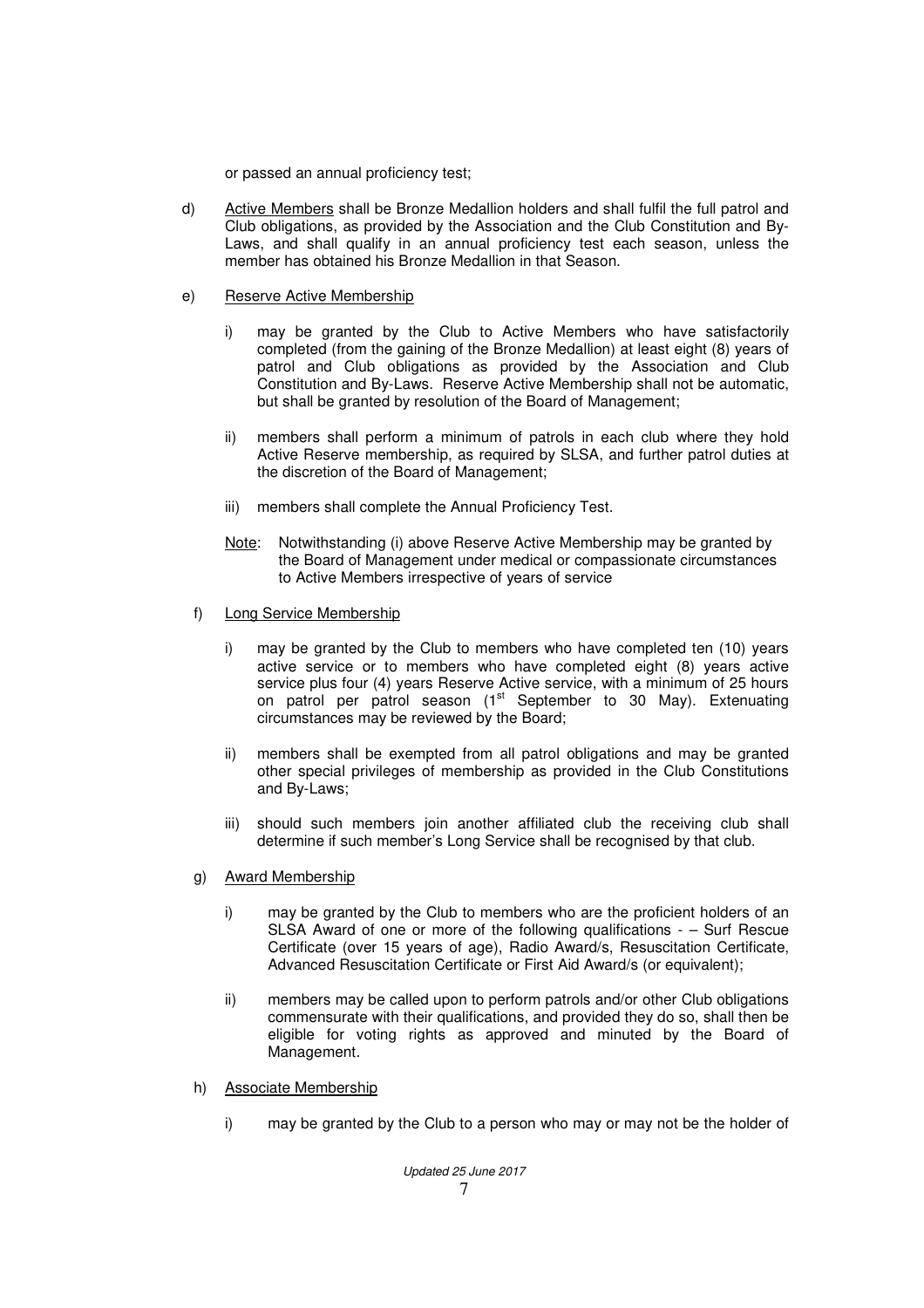an Association award;

- ii) does not entitle such member to voting rights unless elected to office or a position which is provided with voting rights by the Club Constitution or By-Laws;
- iii) shall have a joining and/or annual membership fee substantially greater than fees for other categories of Club membership;
- i) Honorary Membership may be granted annually by the Club to persons who may or may not hold an SLSA award, and is not entitled to voting rights.
- j) Life Membership may be granted by the Club to members who have rendered distinguished and/or special service as provided for in the Club Constitution or By-Laws, and is relevant to the Club.

### **4 - DUAL MEMBERSHIP**

In relation to dual or multi-club membership the following shall apply:

- a) Any member of the club may be admitted as a member of another club or clubs, providing such member has a "clearance" as provided for in "Clearances";
- b) Any competing member shall not participate in any Inter-Club competition as a representative of more than one club during any one competition season unless and until their "competitive rights" have been transferred as provided for in "Competitive Rights Transfer";
- c) Any competing member who is a member of more than one club shall be entitled to compete in club events of all such clubs.

### **5 - ADMISSION AND REJECTION OF MEMBERS**

- 5.1 At the next meeting of the Board of Management after the receipt of any application and the fee applicable for any class of membership, such application shall be considered by the Board of Management, who shall thereupon determine upon the admission or rejection of the applicant.
- 5.2 Any applicant who receives a majority of the votes of the members of the Board of Management present at the meeting at which such application is being considered shall be accepted as a member to the class of membership applied for.
- 5.3 Upon the acceptance or rejection of an application for any class of membership the Director of Administration, or Registrar as instructed by the Director of Administration, shall forthwith give the applicant notice in writing of such acceptance or rejection.

#### **6 - TERMINATION OF MEMBERSHIP**

6.1 A member may resign from the Club at any time by giving notice in writing to the Director of Administration. Such resignation shall take effect at the time such notice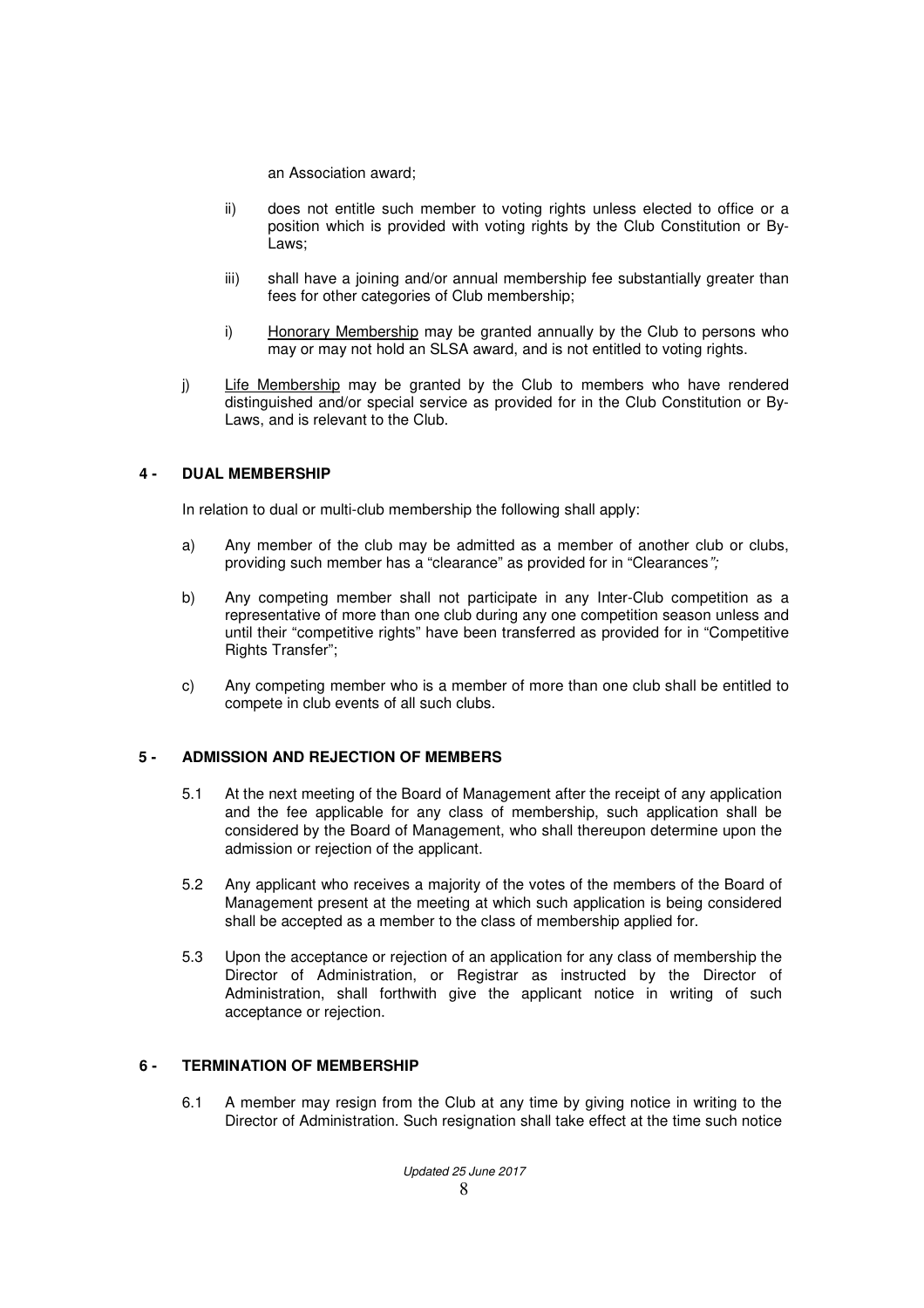is received by the Director of Administration unless a later date is specified in the notice when it shall take effect on that later date.

- 6.2 If a member
	- a) is convicted of an indictable offence; or
	- b) fails to comply with any of the provisions of the Rules; or
	- c) has membership fees in arrears for a period of thirty (30) days or more from the date of the Annual General Meeting; or
	- d) conducts himself/herself in a manner considered to be injurious or prejudicial to the character or interests of the Club;

The Board of Management shall consider, within a reasonable time, whether their membership shall be terminated.

6.3 The member concerned shall be given a full and fair opportunity of presenting their case and if the Board of Management resolves to terminate their membership it shall instruct the Director of Administration to advise the member in writing accordingly.

### **7 - APPEAL AGAINST REJECTION OR TERMINATION OF MEMBERSHIP**

- 7.1 A person whose application for membership has been rejected or whose membership has been terminated may within 14 days of receiving written notification thereof, lodge with the Director of Administration written notice of their intention to appeal against the decision of the Board of Management.
- 7.2 Upon receipt of a notification of intention to appeal against rejection or termination of membership the Director of Administration shall convene, within 14 days of the date of receipt of such notice, a Judiciary Committee meeting to determine the appeal. At any such meeting the applicant shall be given the reason(s) for the rejection or termination of the membership and be given the opportunity to fully present their case and the Board of Management subsequently shall likewise have the opportunity of presenting its case. The appeal shall be determined by the vote of the members present.
- 7.3 Any member whose membership is rejected or terminated, and appeal dismissed by the Judiciary Committee shall have the right to lodge an appeal within 14 days to the Club Council. Such appeal shall be dealt with by the Council within 14 days of lodgement.
- 7.4 Where a person whose application is rejected or terminated, does not appeal against the decision of the Judiciary Committee within the time prescribed by these Rules or so appeals but the appeal is unsuccessful, the Director of Administration shall forthwith refund the amount of any fee paid.
- 7.5 If the appeal is unsuccessful the person shall have the right to appeal to the next highest authority.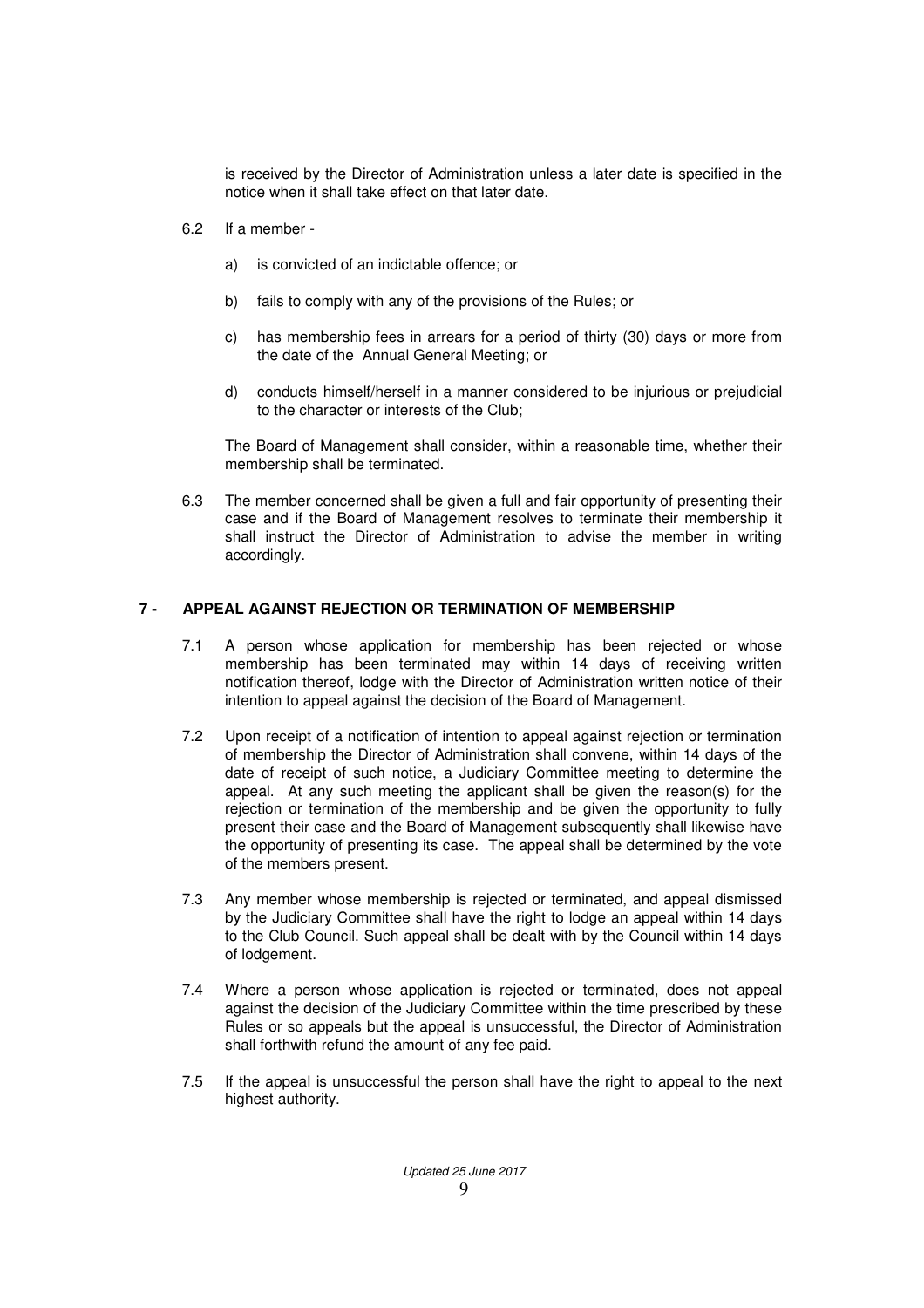## **8 - DISCIPLINARY MEASURES**

- 8.1 Disciplinary action may result should a member assert pressure on any other member to obtain any form of grace or favour on the grounds of any difference or otherwise in gender.
- 8.2 Disciplinary action may result should a member place any other member under any moral obligation or infringe any other member's moral standing for whatever purpose.
- 8.3 Any member suspected of any breaches of club rules will be required to attend a Board of Management meeting to show cause as to why disciplinary action should not be taken as provided in the Constitution and By-Laws, if the breach is of a criminal nature, the matter is to be referred to the Police for their investigation.
- 8.4 Notwithstanding the foregoing, members may be required to attend Judiciary Committee meetings should they be the subject of an alleged breach of conduct.
- 8.5 Any member suspected of any breaches of Club rules may, in the appropriate case, be suspended forthwith by a decision of the President or Director of Life Saving, pending a hearing of the matter pursuant to Clauses 8.3 and 8.4.
- 8.6 Where any member is suspected of any breaches of Club rules, whether or not placed under immediate suspension pursuant to Clause 8.5, the Board of Management or the Judiciary Committee, as the case may be, shall convene within a reasonable time, not being more than 28 days from the date of the alleged incident, in order to hear the matter pursuant to clauses 8.3 and 8.4.
- 8.7 Failure of the Board of Management or Judiciary Committee, as the case may be, to convene within 28 days pursuant to Clause 8.6, shall mean that any suspension of the suspected member shall be lifted until such time as the hearing of the matter is convened.
- 8.8 Judiciary and appeal procedures to be followed are set out in the By-Laws and Appendix A.

## **9 - AFFILIATIONS**

- 9.1 The Club shall apply annually for affiliation to the Branch, and such application shall be made prior to the Branch Annual General Meeting.
- 9.2 The Club may authorise the formation of Auxiliary Organisations to function for such purposes and for such periods as may be determined from time to time by the Club.
- 9.3 Auxiliary Organisations shall subscribe to the Constitution, Rules, etc., of the Association and the Club, and shall be registered under the relevant Government Act.
- 9.4 Changes or amendments to the Constitution, Rules, etc., of affiliated and/or auxiliary organisations must not conflict with the Constitution, By-Laws, policies or rules of the Branch or SLSQ.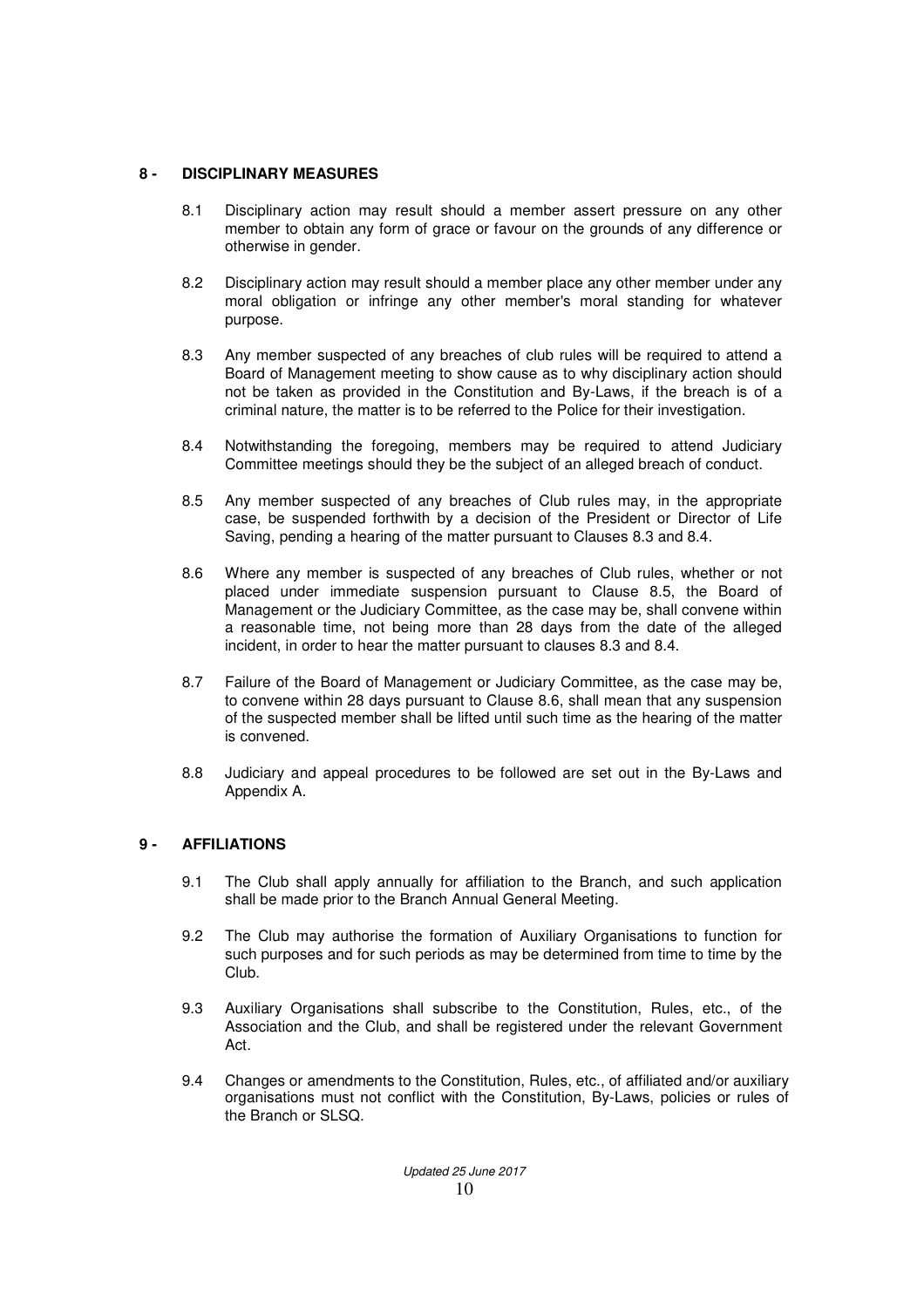9.5 The Club shall not be permitted to affiliate with a Branch other than that within the boundaries of whose area it is situates; except when, upon special representation, it is agreed that a better life saving service can be rendered by affiliation elsewhere.

## **10 - MANAGEMENT**

The Management of the Club shall be provided in the following manner:

### 10.1 The Club Council

- a) The overall responsibility for the affairs of the Club shall be vested in the Council which shall consist of the Club President (Chairperson), elected Officers and voting members. (E/3/3.1 and B/1/1);
- b) The primary functions of the Council are to govern and provide leadership to the Club and its auxiliary organisations in accordance with the aims and objects of the club, the law and this Constitution;
- c) The Council shall also set strategic direction through the endorsement of strategic and business plans, adopt an annual budget, set major policies, approve constitutional changes, ensure that internal control systems are in place, monitor the performance, progress and results associated with these function.

#### 10.2 The Board of Management

The business and operations of the Club shall be the responsibility of the Board of Management with the exception of matters relating to Policy, Constitutional Change, Incorporation Responsibilities and Authority, and major financial borrowings and strategic issues. Recommendations only shall be provided on such issues to the Council. The Board of Management shall consist of the elected Directors of the Club, namely:

President, Deputy President, Director of Administration, Director of Finance, Director of Surf Lifesaving, Director of Surf Sports, Director of Junior Activities and Director of Clubhouse Activities.

#### 10.3 The Executive Committee

The Executive Committee of the Club shall be the President, Director of Administration, and Director of Finance. The Executive Committee will deal with items requiring prompt or urgent attention that arises between the meetings of the Board of Management pending ratification at the next BOM meeting.

#### 10.4 Boards and Committees

Boards, Special Committees and Sub-Committees may be established to assist in the management of the Club, as provided for in the By-Laws, and shall report and make recommendations to the Board of Management and/or the Club Council.

10.5 Staff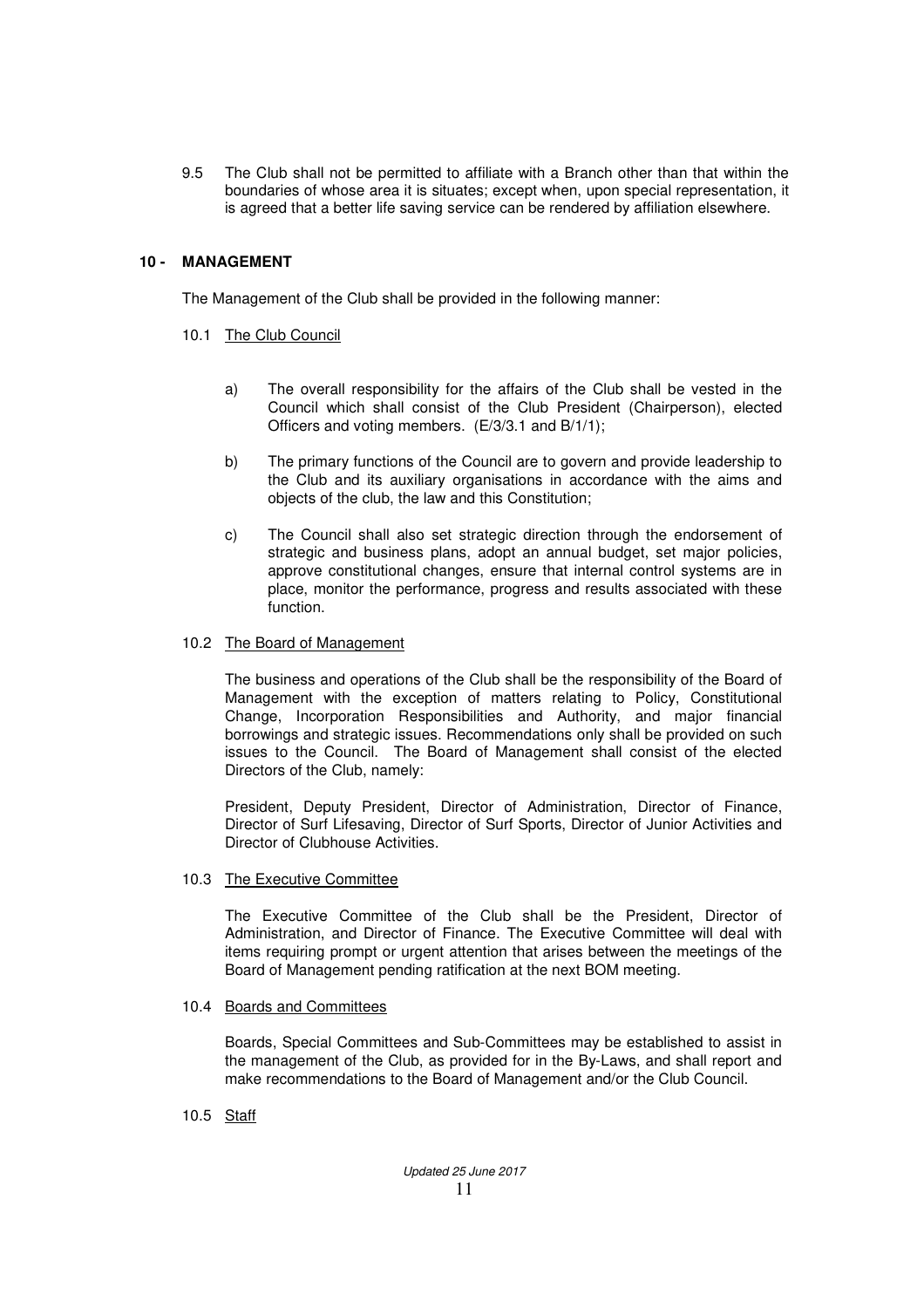Shall be as provided for in D/4 and may include:

- a) An Executive Officer whose duties shall be as provided in accordance with the terms and conditions of employment or independent contractor agreement for under the By-Laws and shall operate in close liaison with the Board of Management and shall attend (non-voting) Council, Board of Management and Executive Committee meetings;
- b) An Administrator/Office Manager/Finance Manager/ all other staff whose duties shall be as provided for by the BOM and under the By-Laws and shall operate in close liaison with the Executive Officer (if appointed) , and shall attend and act as Minute Secretary for Council, and Board of Management and Executive Committee Meetings if requested;
- c) A Club Head Coach may be engaged by the Club as deemed fit at the discretion of the Board of Management. Ideally this person will hold at least a Level 2 Coaching certificate and will be responsible for the implementing of coaching strategies for all levels of the Club. The Club Head Coach will be directly responsible to the Board of Management, reporting directly to the Director of Surf Sports;

The Club Head Coach will also be part of the Selection Committee.

- d) Other personnel as determined from time to time by the Board of Management.
- 10.6 Order of Authority

 Whilst it is accepted that the foregoing represent and act for and on behalf of the Club, the order of priority in relation to authority is:-

The Council, the Board of Management, the Executive Committee.

- 10.7 Branch Councillor
	- a) The Councillor to the Branch shall be the Club President;
	- b) The Councillor shall hold office until the appointment of his successor, provided that he may resign or may be removed from the office by the Club Council, in which case the Club may submit to the Branch the name of a replacement;
	- c) An Alternate Councillor (proxy) shall be permitted as provided in the By-Laws.

# **SECTION C - Election of Officers & Life Members**

### **1 - ELECTION OF OFFICERS**

1.1 Officers shall be elected annually at the Annual General Meeting for a period of 2 years term with half the Board standing down with the exception of the JAC and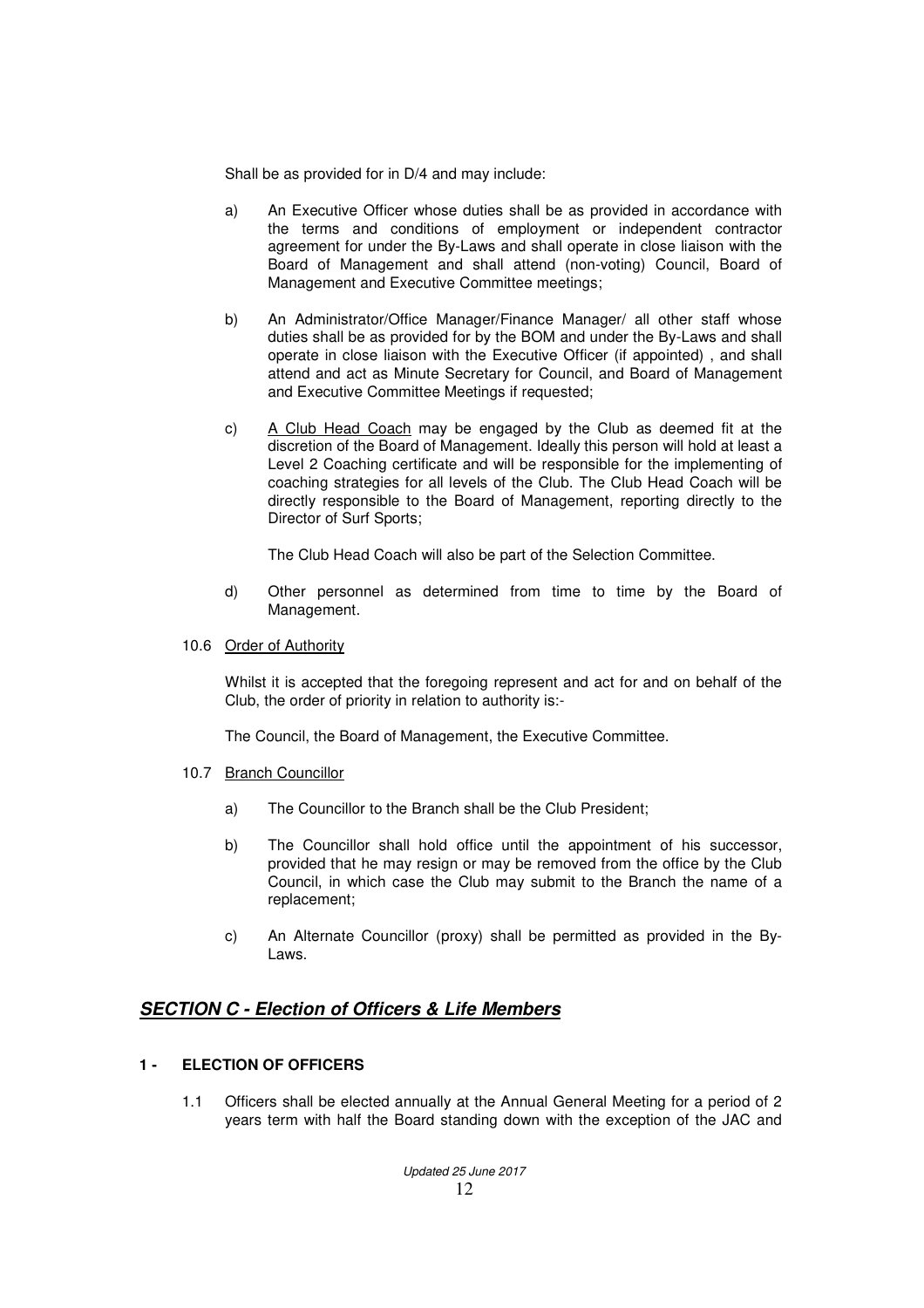Clubhouse Directors as they are elected by their own members. Voting is by secret ballot and must be financial members of the Club prior to nomination.

a) Rotation of Directors.

At the Annual General Meeting the President, Director of Administration, Director of Surf Sports will be elected for a period of two (2) years;

- b) Deputy President, Director of Finance, Director of Surf Life Saving shall be elected initially for a period of one (1) year and subsequent re-election will be for a period of two (2) years;
- c) JAC Director and Clubhouse Director term is determined by their AGM.
- 1.2 Any Director can re nominate or stand for another position of the Council and shall be in writing on the appropriate form, signed by the nominator and seconder, who shall be financial members of the Club, and bearing a certificate signed by the nominee expressing his willingness to accept the position for which he is nominated. Such nominations shall be in the hands of the Director of Administration at least fourteen (14) days prior to the date of the Annual General Meeting and shall be promulgated to the members at least seven (7) days before that date.
- 1.3 If there are no nominations received as aforesaid, nominations may be accepted at the Annual General Meeting provided the person nominated is present or has given a written consent to accept office. The election of Officers shall be by secret ballot. In the final ballot, should there be an equality of votes the following shall apply
	- a) If one of such nominees occupies the office which is the subject of the ballot, such nominee shall be declared re-elected;
	- b) If none of the nominees occupies the office which is the subject of the ballot, the presiding Chairperson at the time of the ballot shall have a casting vote.
- 1.4 All Officers shall continue in office, subject to resignation or requirement, removal from office, illness, incapability or some other reason, until their successors are appointed. In the event of a vacancy occurring during the year, such vacancy may be filled at a Board of Management or Council Meeting, subject to the normal conditions of nomination. If the Board of Management appoints the person, then it shall require endorsement by the Council.
- 1.5 Any Officer who is absent from three (3) consecutive meetings of the Committee they are a member of without submitting a satisfactory reason in writing may be removed from office by the Council, and in such event, shall not be eligible for reelection during the current year.
- 1.6 Any Officer who is not satisfactorily carrying out their duties may be removed from office by the Council, and in such event, shall not be eligible for re-election during the current year; provided that no such action shall be taken unless notice of intention to move a motion to give effect hereto has been given in accordance with the provisions of E/6.
- 1.7 Appeal against removal from Office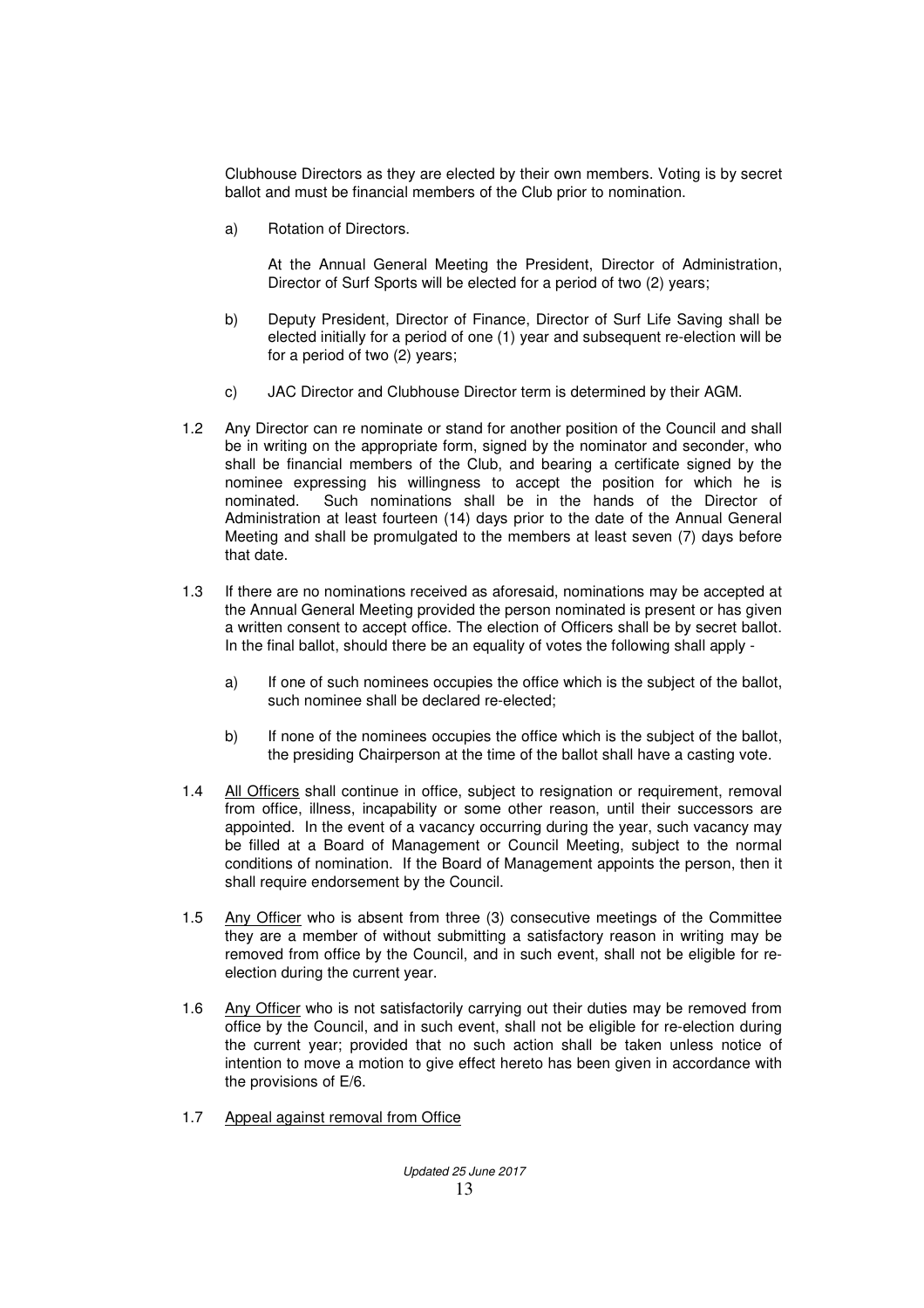Any officer dealt with in accordance with 1.5 and 1.6 above shall have the right to lodge an appeal against such removal to the Club provided that the appeal shall be lodged in writing to the Club within fourteen (14) days of the notification of the removal and shall set out clearly the grounds of the appeal. The appeal shall be placed before the Club Judiciary Committee, and shall be dealt with as per the By-Laws.

## **2 - ELECTION OF LIFE MEMBERS**

- 2.1 Life Members of the Club may be elected from the members who have rendered ten (10) years distinguished and/or special service to the Club within the area of, or on behalf of, the Club within a period of fifteen (15) years.
- 2.2 Prospective nominees' names shall be considered by a Life Membership Committee selected by the Board of Management consisting of five (5) financial Club members, three (3) of which will be Life Members. This Committee will then recommend acceptance or otherwise to the Board of Management who will decide by 2/3 majority of the full Board if the nominated member is to be granted the honour of Life Membership. There shall be no restriction on numbers for consideration.
- 2.3 Nominations for Life membership close on the prescribed nomination form, on or before 31 March each year.
- 2.4 The granting of this membership will then be announced by the President at the next Council Annual General Meeting of the Club.

# **SECTION D - Property, Finance, Budget, Staff and Gift Fund**

### **1 - PROPERTY**

1.1 The property of the Club shall be vested in the name of the North Burleigh Surf Life Saving Club Inc.

### **2 - FINANCE**

- 2.1 An official receipt, in the form prescribed by the State Government, shall be issued for all monies received, and which shall be banked/deposited promptly after receipt thereof, in the name of the Club in such Bank as the Board of Management directs.
- 2.2 Payments shall be made only by cheque, crossed "not negotiable", signed by any two (2) of the Executive Committee, cash or by electronic funds transfer authorised by any two (2) of the Executive Committee.
- 2.3 Nominations for Life membership close on the prescribed nomination form, on or before 31 March each year.
- 2.4 The assets and income of the Club shall be applied solely in furtherance of its abovementioned objectives and no portion shall be distributed directly or indirectly to the members of the Club except as bona fide compensation for services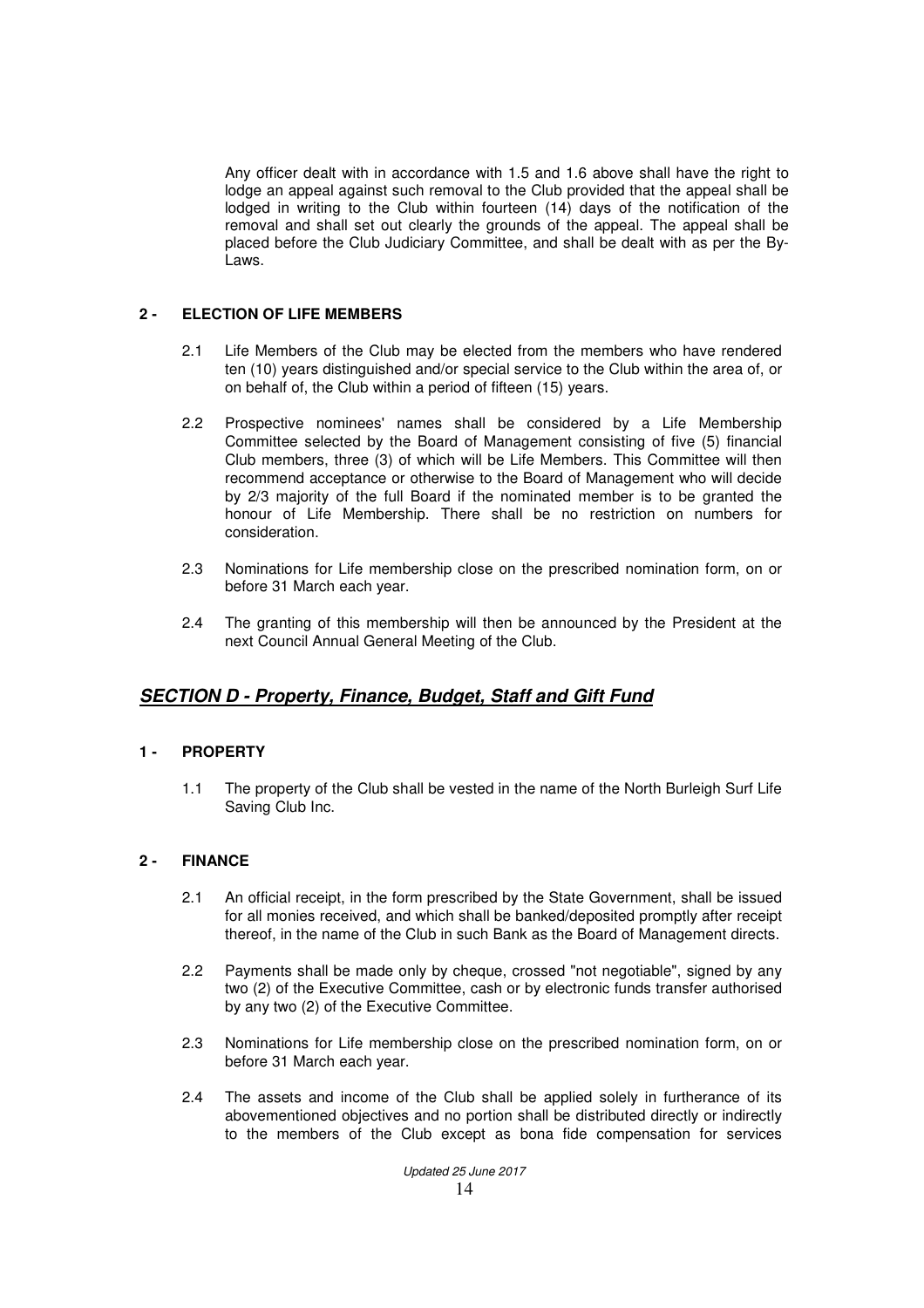rendered or expenses incurred on behalf of the Club.

- 2.5 Where any affiliated Branch or Club of the Association, as the case may be, is unable to make any lawful appeal for support for that affiliated branch or club or for its objects, as distinct from an appeal for support for SLSQ or the objects of SLSQ, no moneys or property whatsoever shall be paid or transferred to the affiliated branch or club by SLSQ or any affiliated branch or club of the Association, as the case may be, or used for the purposes of the affiliated branch or club first mentioned.
- 2.6 For payment, all accounts shall be ratified by the Director of Finance and/or the Director of Administration, as a minimum and later passed/confirmed by a properly constituted meeting of the Council or the Board of Management and a record made in the Minutes.
- 2.7 The Director of Finance shall ensure that the statement of receipts and expenditure are presented to the appropriate meeting for confirmation on at least a monthly basis.
- 2.8 The Director of Finance shall maintain a record of the investments of the Club in a book to be kept for that purpose.
- 2.9 The books and accounts of the Club shall be kept and an annual audit conducted in the manner required under the legislation and to Australian accounting standards. Such audited report to be presented to the Annual General Meeting of the Club. (Refer to By-Law 3.1a).
- 2.10 As soon as practicable after the end of each financial year, the Director of Finance shall cause to be prepared, a statement containing the particulars of:
	- a) the income and expenditure for the financial year just ended; and
	- b) the assets and liabilities and of all mortgages, charges and securities affecting the property of the Club at the close of that year.
- 2.11 Government Subsidies/Grants:
	- a) The Club shall submit returns as and when required on the form provided to the relevant Government Department or agency.
	- b) As soon as possible after the receipt of any Government subsidy a receipt for the monies received shall be forwarded to the Department.
- 2.12 The financial year of the club shall be from the first day of May in any one year to the thirtieth day of April in the year next following. (As defined in A.1.3e)
- 2.13 Financial activities of all Committees of the Club shall be under the control of the Director of Finance, who shall, in conjunction with the Club President and Chairperson of the Committee concerned, determine the method of financial operation most suited to that particular Committee, providing that at all times, the government and Australian Accounting standards requirements are maintained.
- 2.14 Any member being in default of payment of liabilities to the Club for in excess of 30 days from date of notification of default may have his membership deferred or may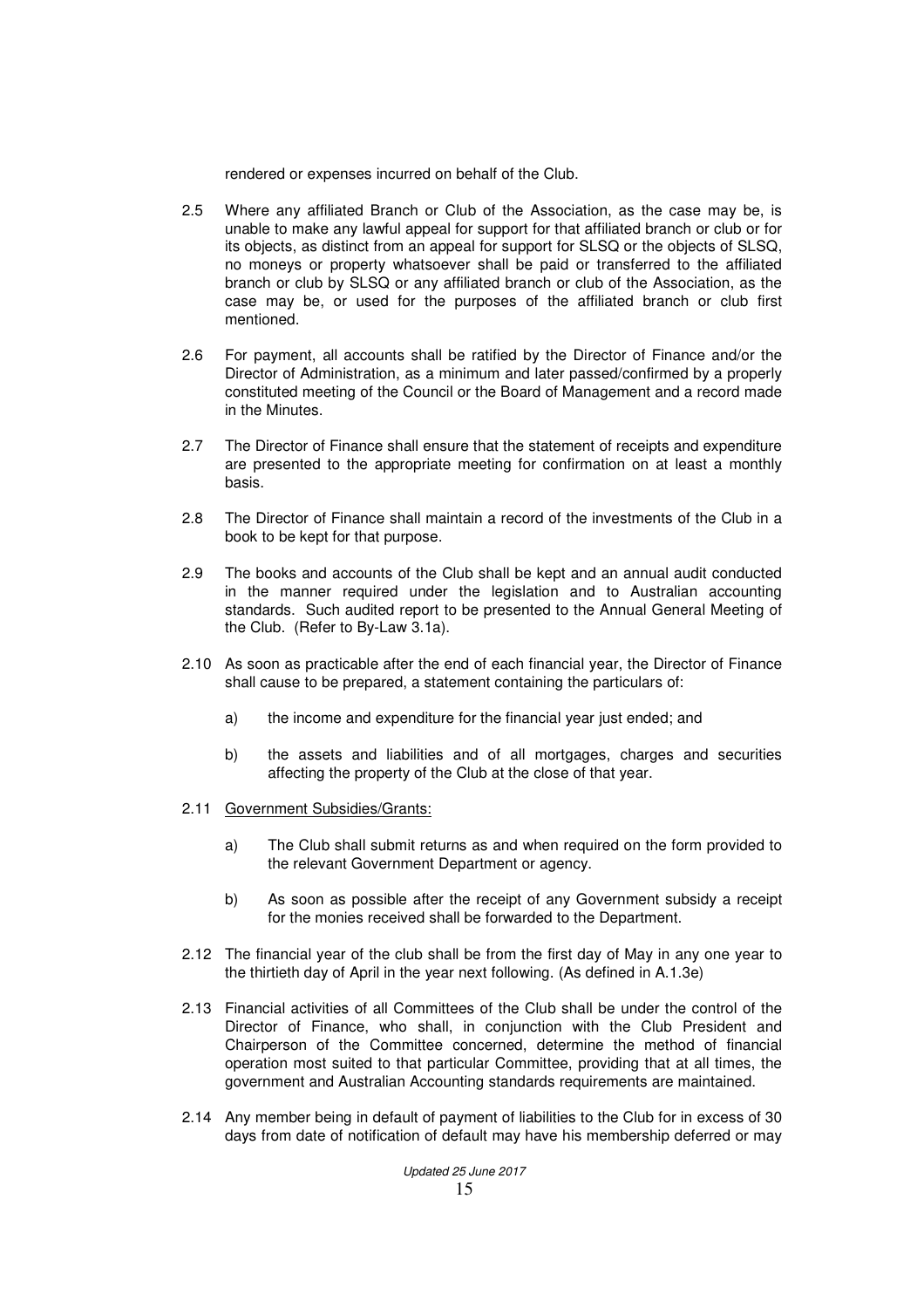be penalised by the Board of Management, subject to endorsement of the Council; such penalty shall remain in force until the liability has been negotiated to the satisfaction of the Club.

2.15 The Council, through the Board of Management, shall provide for the safe custody of all financial records of the Club as well as all relevant books, documents, instruments of title and securities of the Club.

#### **3. BUDGETS**

- 3.1 The Director of Finance shall prepare a budget by 1<sup>st</sup> April for the ensuing year, after consultation with all Officers of the Club, provided that the budget may be subjected to further consideration after the election of Officers at the Annual General Meeting.
- 3.2 The budget shall be presented by the Board of Management and the Joint Finance Committee at the AGM.
- 3.3 Any unforeseen items in relation to finance that may arise shall first be considered by the Board of Management, which shall if it is considered important or necessary, recommend that the matter be considered by the Council.

#### **4- STAFF**

- 4.1 The Club may provide for the appointment of an Executive Officer, Officer Manager, Finance Manager and/or Administrator and other employees as may be required from time to time in the conduct of its affairs.
- 4.2 Paid staff of the Club are not permitted to hold the position of "Officer" in the Club, provided that such paid staff may seek election as an Officer. Such paid staff may seek election as an Officer, excluding BOM positions, once endorsed by the BOM prior to nominations closing, as per Section C of the Constitution and on the proviso that any potential conflict of interest is declared before any election/appointment as an Officer.
- 4.3 Salaries and employment conditions of staff members as provided for in B/10.5 shall be determined by the Board of Management.
- 4.4 The Board of Management shall approve the employment of staff as required.
- 4.5 Remuneration arrangements for employees shall be determined by the Board of Management.

#### **5 GIFT FUND**

- 5.1 The Club shall maintain a fund (Gift Fund) for the 'principal purpose' of the Club, and:
	- a) to which gifts of money or property for that purpose are to be made;
	- b) to which any money received by the Club because of those gifts is to be credited; and
	- c) that does not receive any other money or property.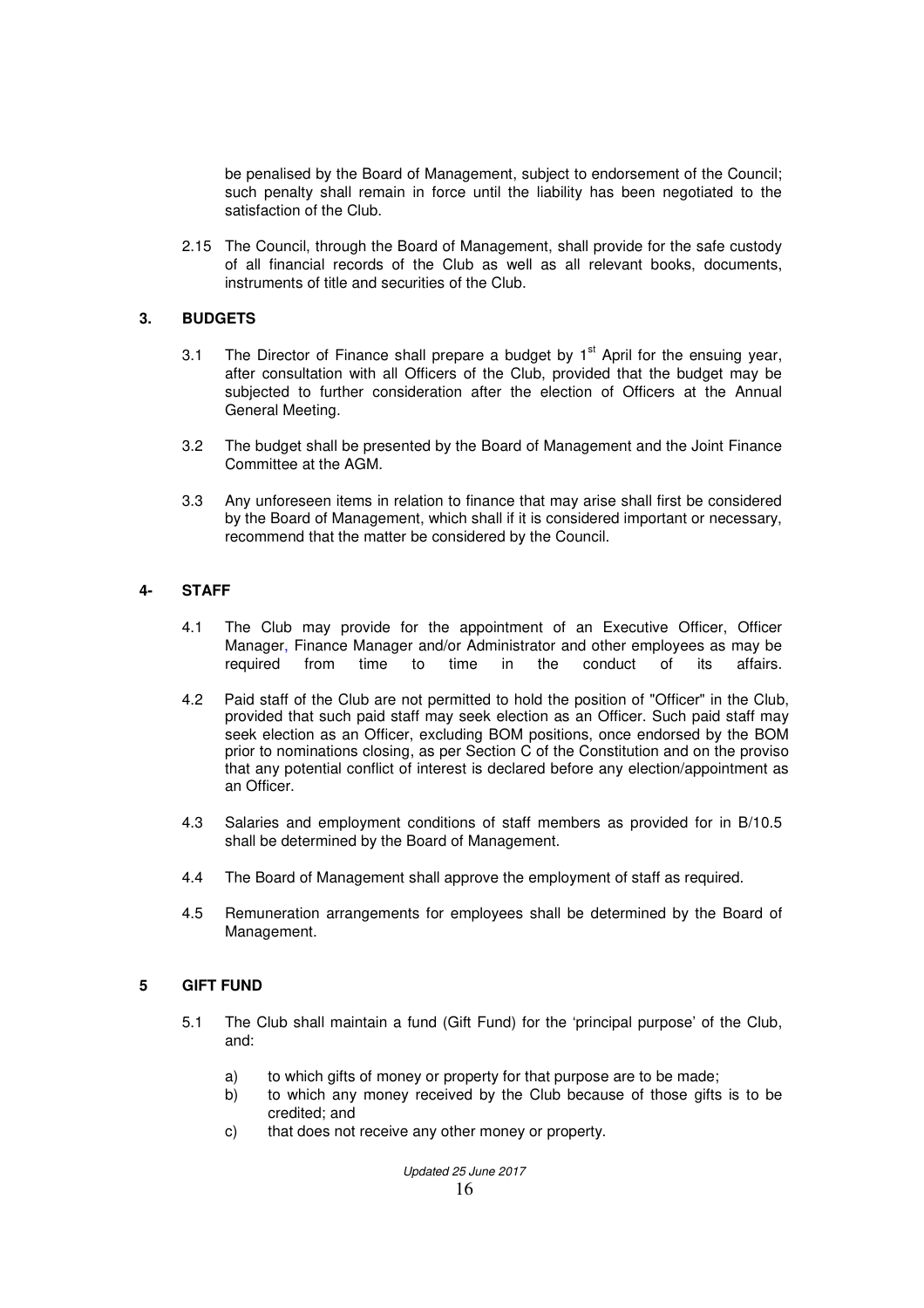5.2 The purpose of the Gift Fund is to support the organisation's objects.

 The fund must be managed by members of a Committee, a majority of whom have a degree of responsibility to the general community, and will be appointed to administer its activities and confirm that each purchase falls legitimately within the association objects criteria.

 Members of the public are to be invited to make gifts of money or property to the fund for the objects of the organisation.

 All donations, interest on donations, income derived from donated property, and money from the realisation of such property are to be deposited into this separate gift fund apart from other funds of the organisation. A separate bank account is to be opened to deposit money donated to The Fund, including interest accruing thereon, and gifts to it are to be kept from other funds of the organisation.

 Receipts are to be issued in the name of the fund and proper accounting records and procedures are to be kept and used for the fund.

 Withdrawals from the Gift Fund will be permissible for the purchase of items relating to the organisation's objects and subject to the Gift Fund Management Committee's approval.

The Fund will be operated on a not-for-profit basis.

 If the Gift Fund is wound up or if the endorsement (if any) of the organisation as a deductible recipient is revoked, any surplus assets of the Gift Fund remaining after the payment of liabilities attributable to it, shall be transferred to a fund, authority or institution to which income tax deductible gifts can be made.

 The Fund is subject to the provisions of the Associations Incorporation Act 1981 and the resolutions of the Management Committee of the Association.

# **SECTION E – Requirements and Procedures**

### **1 - BRANCH REPRESENTATION**

- 1.1 The Club shall be represented on the Branch Council by the Club President who shall be a Branch Councillor.
- 1.2 The Club shall be represented on the Branch Board of Junior Activities by the Club's Director of Junior Activities or their delegate.

### **2 - MEETINGS**

- 2.1 The business of the Club shall be transacted at the following classes of meetings
	- a) The Annual General Meeting;
	- b) General Meetings;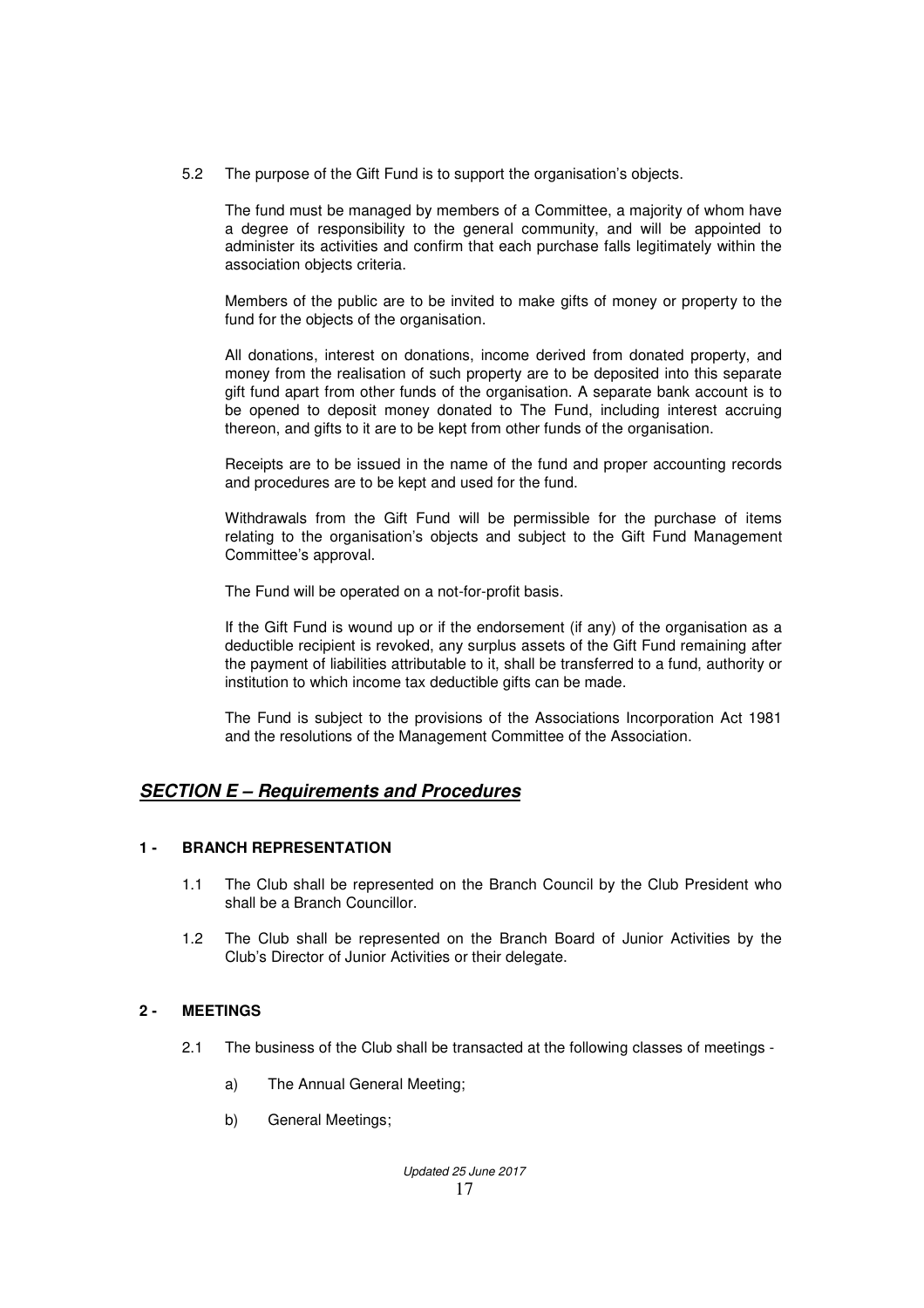- c) Meetings of the Board of Management;
- d) Special Meetings of the Council, the Board of Management and/or the Executive Committee;
- e) Meetings of the Directors' Committees;
- f) Meetings of other constituted Committees;
- g) Special Meetings of Committees.
- 2.2 Board of Management Meetings shall be held at least once every two (2) calendar month or as directed by the Council and as required by the Chairperson of the Board, having regard to business requirements and circumstances prevailing at that time.
- 2.3 In relation to Minutes of the aforementioned meetings, the following procedures shall apply:
	- (i) The Director of Administration shall cause full and accurate minutes pertaining to all questions, matters and resolutions raised at every Council, Board of Management and Executive Committee Meeting, to be recorded in the Minute Book;
	- (ii) The Chairperson of any meeting shall attest to the accuracy of the minutes by signing the minutes; or the Chairperson of the subsequent meeting may attest the accuracy of the preceding meeting by signing the minutes of the previous meeting;
	- (iii) The Minute Book shall be made available for inspection at the club, to any financial member who applies to the Director of Administration to review the minutes recorded of any meetings. The Minute Book shall be made available for inspection within 14 days of the application by the financial member.
- 2.4 Fourteen (14) clear days notice, in writing, shall be given to each financial member for the Council Annual General Meeting and General Meetings, nine (9) clear days for any other Special Meetings.
- 2.5 Special Meetings of the Council shall be convened when directed by the President or the Board of Management or not less than the number of voting members of the Club which equals double the number of members presently on the Board of Management plus one. Such requisition shall clearly state the reasons why such Special Meeting is being convened and the nature of the business to be transacted thereat. Notice of meetings of Committees shall be at the discretion of the respective Chairperson.
- 2.6 Special Meetings of the Board of Management shall be convened by request of the President or by not less than one-third of the members of the Board of Management.
- **3 VOTING**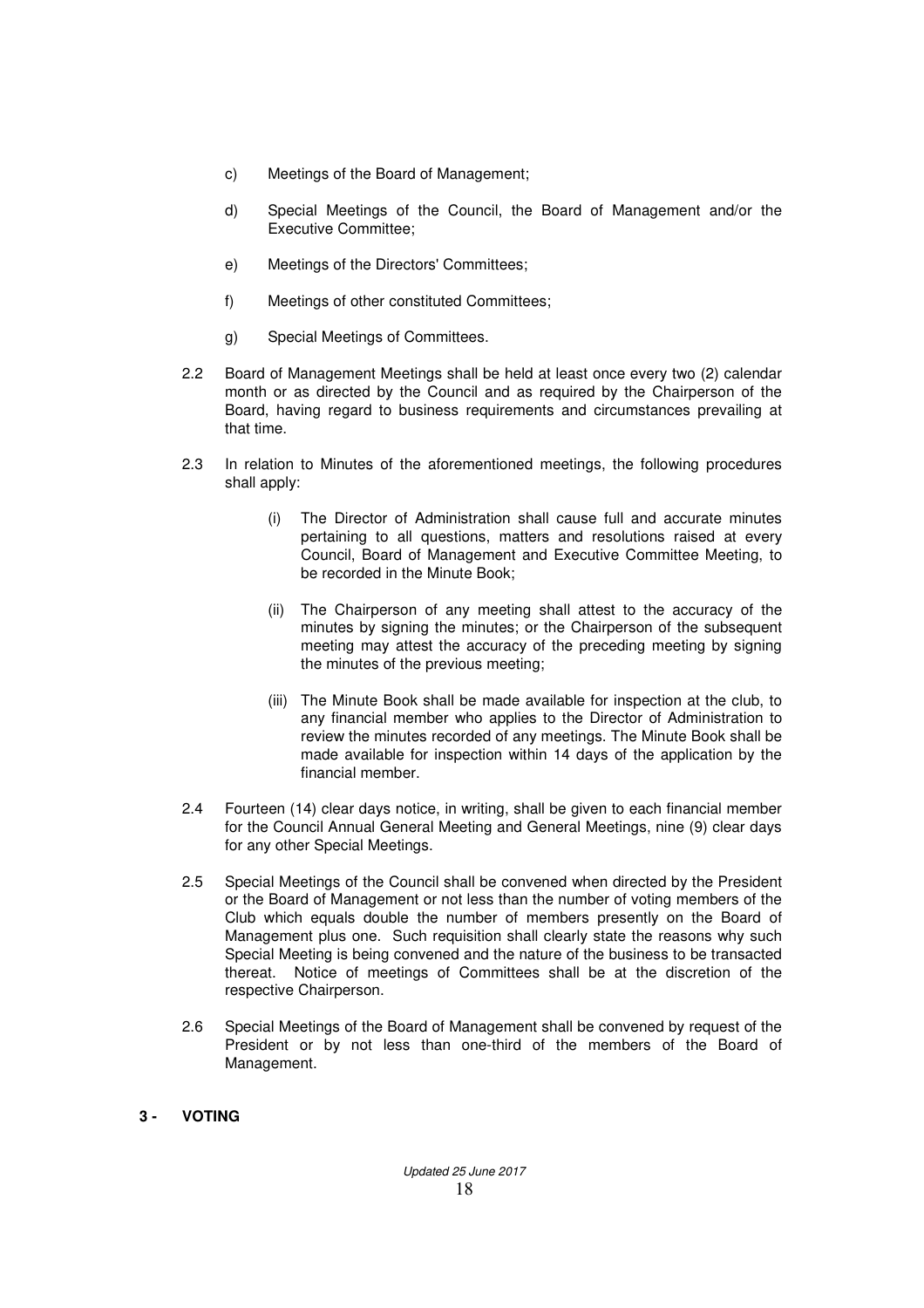- 3.1 Only financial Active, Reserve Active, Long Service, Life Members, and Officers shall be eligible to vote at Council Meetings, and shall be entitled to one vote each and in the case of an equality of votes the Chairperson shall have a second or casting vote: Provided that no member shall be entitled to vote at any general meeting if his annual subscription is in arrears at the date of the meeting.
- 3.2 All voting members of the Council (E/3.1) shall be entitled to one vote only at all meetings of the Council at which they are present, provided that the Chairperson shall have both a deliberative and casting vote excepting as provided for in C/1.3.
- 3.3 Members elected to a Committee are the only persons eligible to vote at meetings of their respective Committees, and the Committee Chairperson shall have both a deliberative and casting vote.
- 3.4 There shall be no allowance for proxies, with the exception of Officers of the Club as defined in the By Laws.
- 3.5 Postal/Electronic Voting shall be subject to the following conditions:
	- a) Any matter which may be dealt with by the Council other than a Notice of Motion to alter the Constitution, shall be eligible to be resolved by a Postal/Electronic Ballot;
	- b) A Postal/Electronic Ballot may be authorised by the Council or the Board of Management and minuted;
	- c) Procedural arrangement shall be:
		- (iv) The Director of Administration shall deliver or send by post, facsimile or by other electronic means to each member who is entitled to vote, a clear statement of both sides of the question to be voted upon with a request that he return his vote thereon to the designated Returning Officer. (Such request shall state the date upon which voting shall close).
		- (v) Eligible voters shall, upon receipt of the ballot paper and specified information, complete the ballot paper and shall forward it in the envelope provided or transmit by facsimile or other electronic means to reach a designated Returning Officer by the closing date of the Postal Ballot.
		- (vi) All votes cast in the Postal Ballot shall be delivered (where possible in an unopened condition) to the Returning Officer as soon as practicable.
		- (vii) As soon as practicable following the closing date for voting, the Returning Officer shall, in the presence of at least two (2) Executive Committee members open the votes received by the closing date and shall tally the votes cast.
		- (viii) The President's right of a casting as well as a deliberative vote shall apply in the case of a Postal/Electronic Ballot.
		- (ix) Within seven (7) days of the closing date of the Ballot, the Director of Administration shall advise all eligible voters of the result.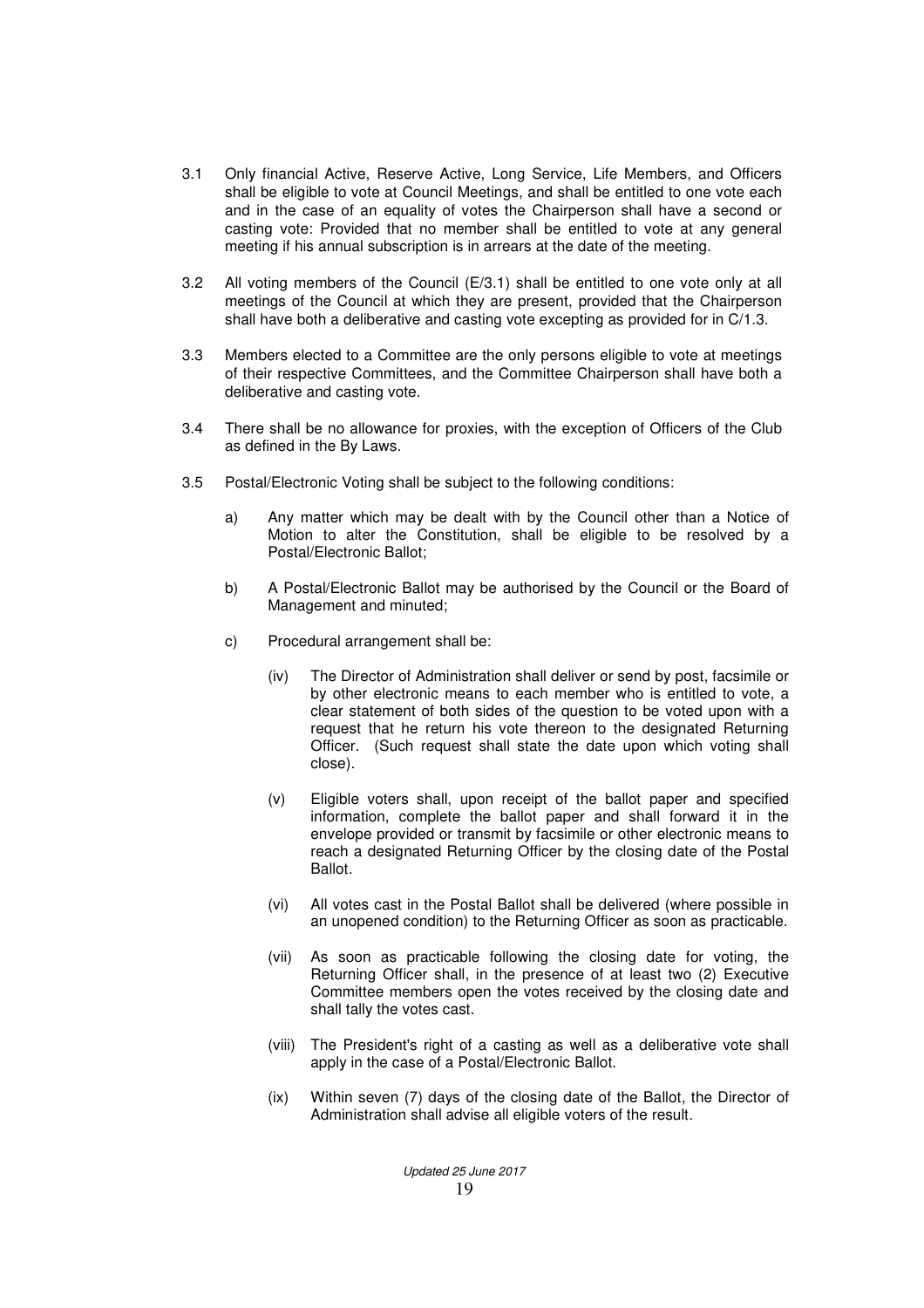- (x) All votes cast in the Ballot, including any which are for any reason considered by the Returning Officer to be informal, shall be retained for presentation, if necessary, to the next succeeding meeting of the authorising body.
- (xi) The result of the Postal Ballot shall take effect forthwith.

## **4 - CHAIRPERSON**

Except where otherwise provided the President or Deputy President shall be Chairperson of all meetings of the Council and the Board of Management, and in the absence of the President or Deputy President the meeting shall elect a Chairperson.

## **5 - QUORUM**

- 5.1 At the Annual General Meeting, General Meetings and Special General Meetings of the Club, the number necessary to form a quorum shall be double the number on the Board of Management plus one (1).
- 5.2 At Board of Management Meetings, the number of Directors to form a quorum shall be a simple majority of voting members.
- 5.3 At other Committee Meetings a simple majority of members shall be present.
- 5.4 If a quorum as prescribed above is not present within one half hour after the advised commencement time, the following shall apply:
	- a) Annual General Meeting
		- (i) The meeting as advertised shall be deferred for one week to the same time and place, provided that a notice signifying the deferment shall be forwarded to each member, and a similar notice shall be placed in a prominent position at the Club.
		- (ii) Should a quorum not be present at the advertised commencement time of the deferred meeting the Chairperson may declare those present to be a quorum and the meeting shall be deemed to be properly constituted.
	- b) Council General Meeting

The meeting shall lapse;

c) Special General Meeting

 The meeting shall lapse and the business to be transacted at that meeting shall be dealt with by the Board of Management;

d) Committee Meetings

 The meeting Chairperson shall decide future action on matters before the Board or Committee.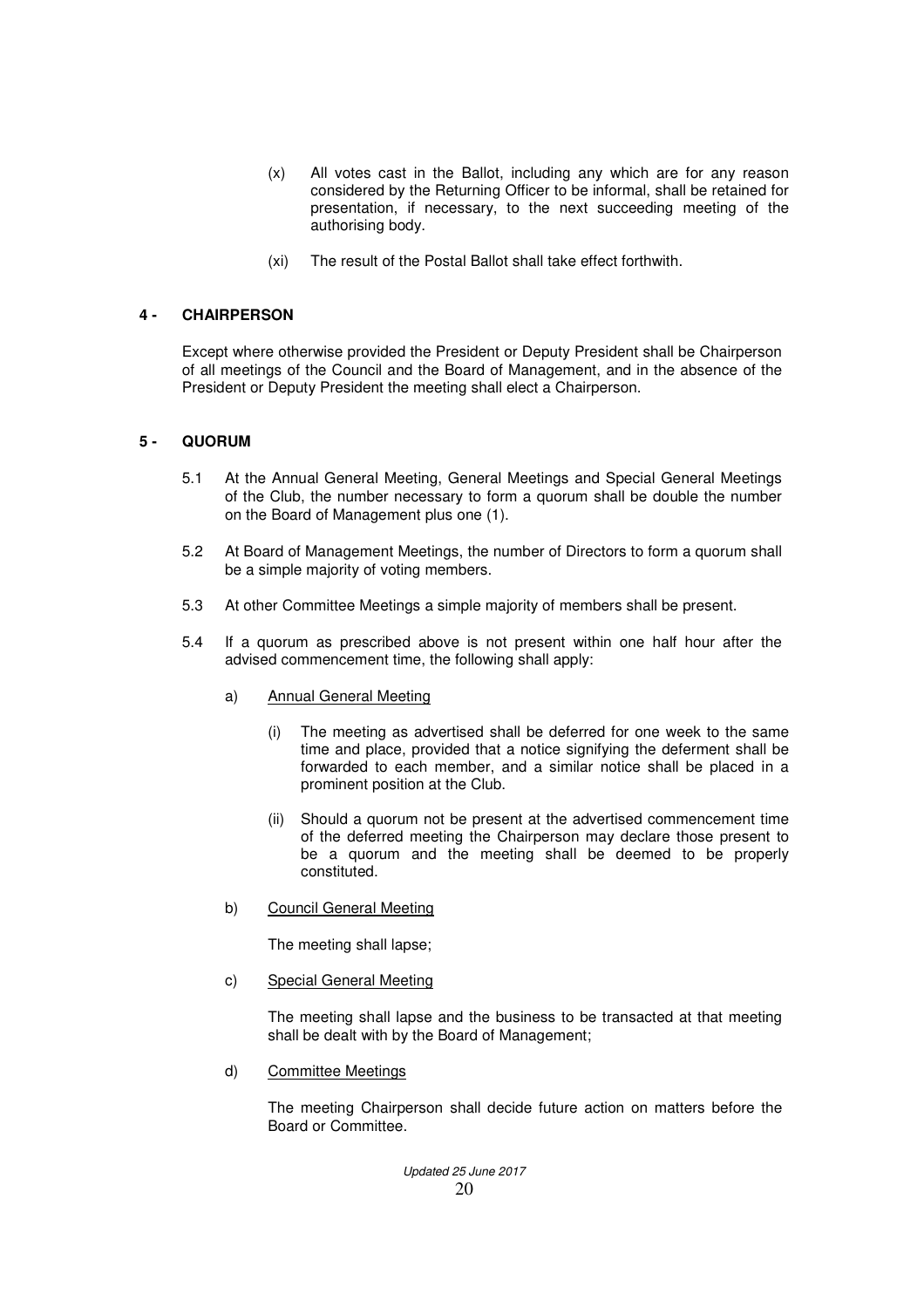### **6 - NOTICE OF MOTION**

- 6.1 Notices of any motion intended to be moved at an Annual General, General or Special Meeting of the Council, shall be given in writing signed by the mover and seconder thereof (who must be financial members of the meeting to which the Notice of Motion will be referred) to the Director of Administration at least twentyeight (28) clear days prior to the date of such meeting and shall be included in the business paper on the notice calling such meeting.
- 6.2 A notice of motion desired to be moved or seconded by a Branch Councillor must be accompanied by the written endorsement of the Club.
- 6.3 The meeting may, by ordinary resolution, grant the mover and seconder leave to alter their motion, in a minor way without altering the intention of the motion. No amendment to the motion will be accepted.
- 6.4 A motion of which due notice has been given, if unsuccessful, cannot be resubmitted, nor may any other motion having a similar effect be moved at the next meeting of Council or within six (6) months from the date of its rejection, unless approved by the Board of Management.

## **7 - MOTIONS TO RESCIND**

- 7.1 A motion to rescind any motion carried at a meeting of the Council, Board of Management or other Committee may be considered only at a subsequent meeting of those bodies.
- 7.2 Notice of Motion to rescind a resolution carried at a previous meeting shall be accepted only on the written resolution of not less than two (2) voting members of the Council or the Committee to which the rescission motion refers. In all other respects, the provisions of E/6 shall apply.

## **8 - ALTERATIONS TO THE CONSTITUTION**

- 8.1 The Club may alter its Constitution as regards local and domestic matters which do not conflict with the provisions of the Association's State or Branch Constitutions, as the case may be.
- 8.2 Subject to the provisions of the relevant Government legislation, the Club Constitution may be amended, rescinded or added to, from time to time by a special resolution carried at an Annual General Meeting, General Meeting or a Special General Meeting of the Council, called for that purpose, provided that no such amendment, rescission or addition shall be valid unless the same is submitted to and registered by the relevant Government Department following the meeting's endorsement.
- 8.3 Notice of the proposed alteration shall be given in the manner provided for Notices of Motion but shall specifically state that it is a notice of proposal to alter the Constitution, either by amending or repealing an existing provision thereof or by adding a new provision.
- 8.4 The notice of the proposed alteration shall be included in the Notice calling the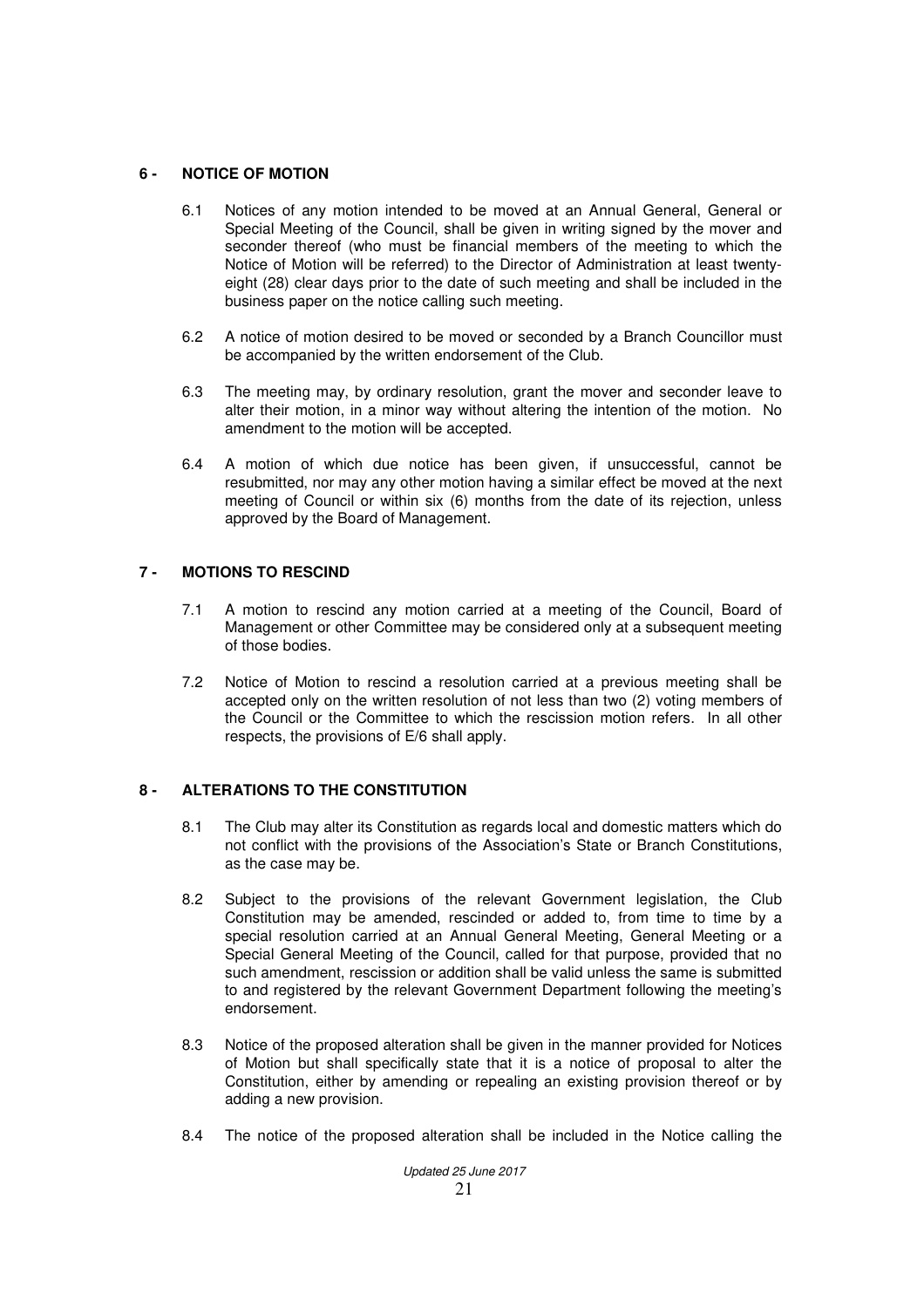Meeting (whether Annual, General or Special), in writing, at which it is to be submitted as a "Notice of Motion to alter the Constitution".

- 8.5 Provided that the aforesaid Notice be duly given, it shall be competent for the alteration of the Constitution to be considered and dealt with at the meeting of the Club Council.
- 8.6 A copy of the notices issued in accordance with E/8.3 shall be sent to the Branch and SLSQ, at the time of issue**,** for endorsement.
- 8.7 The Club shall lodge with the Branch and SLSQ, copies of its Constitutions and of all amendments and/or alterations thereto which have been adopted, from time to time.

#### **9 - MEMBERSHIP FEES**

- 9.1 Member fees shall be:
	- a) Paid by  $30<sup>th</sup>$  June each year or membership will lapse. The member will then need to re-apply for membership and a joining fee may be charged;
	- b) As decided from time to time by a General, Special General or Annual General Meeting of the Council;
	- c) A current financial member to be eligible to vote, or be elected, at the Annual General Meeting.
- 9.2 A financial member at any material time is a member who is not then indebted to the organisation in respect of any annual subscription or levy or other payment whatsoever.
- 9.3 Only those members who are financial members at the time shall be entitled, subject to the lawful procedure of the meeting, to speak or vote  $(E/3.1)$  upon any motion at any General Meeting of the organisation.
- 9.4 Each member shall be issued with a membership card showing they are a current member to 30 June each year.

### **10 - DOMESTIC RULES AND STANDING ORDERS**

- 10.1 Provided that they do not conflict with the letter or the spirit of the rules incorporated in the Association Constitution and Manuals, the Club may create, alter and/or repeal Domestic Rules and Standing Orders (Club Policy) for the conduct of its business.
- 10.2 A book/electronic record shall be provided to record Club policies which shall be approved from time to time by a Council Meeting. Such Club policies shall remain in force until revoked or altered by a further Council Meeting.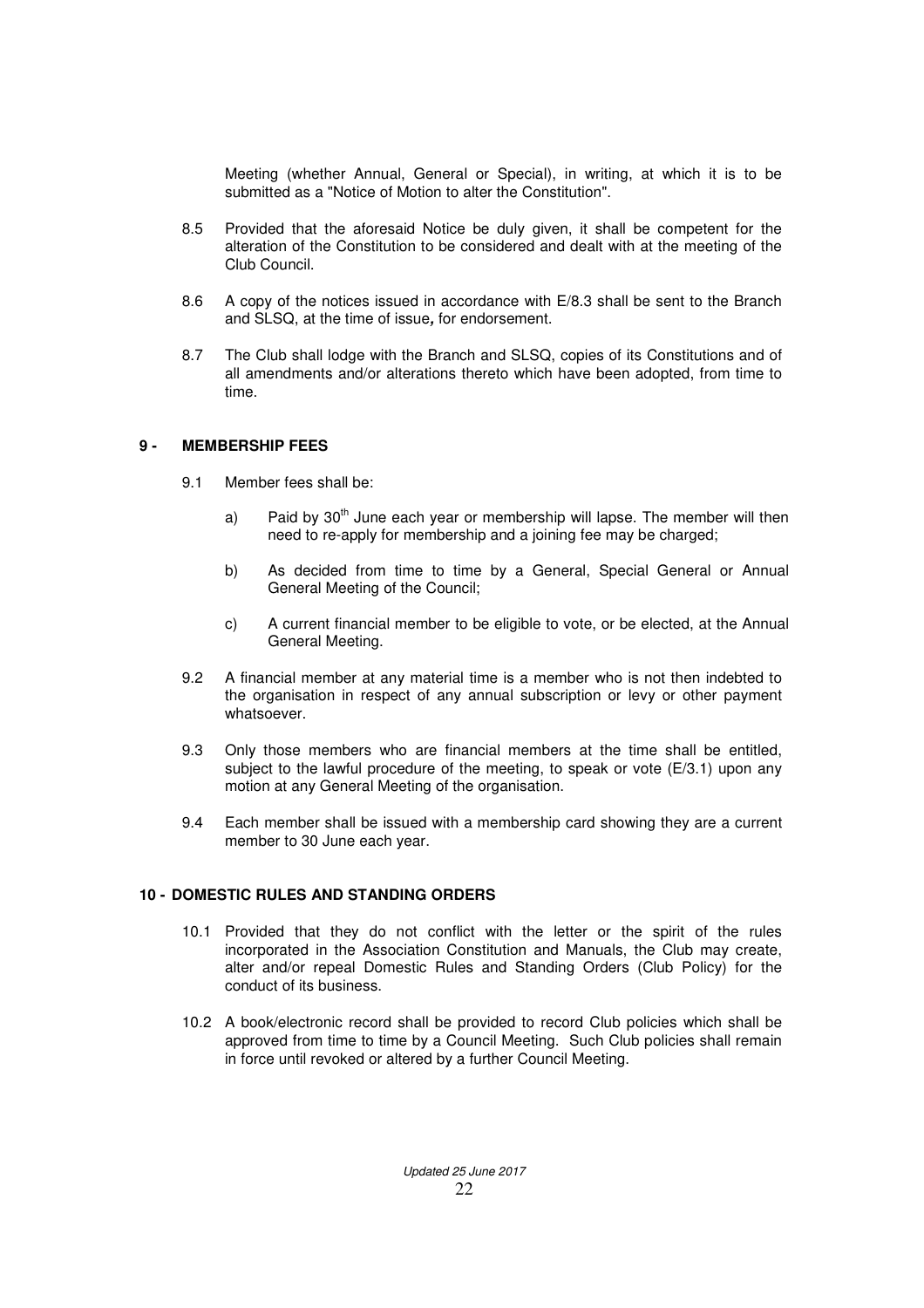#### **MAKING AND ALTERATION OF BY-LAWS AND APPENDICES**

- 10.3 Subject to the provisions of the relevant Government legislation, the Club By-Laws and Appendices may be amended, rescinded or added to from time to time by a special resolution carried at a General Meeting of the Council. Copies of any amendments shall be forwarded to Branch and SLSQ for record purposes.
- 10.4 When By-Laws are made, altered or repealed, each affiliated body shall be informed promptly.

#### **11 - LEGAL ACTION**

No Officer, or group of Officers or Members, whether in Committee or alone, may institute legal action which purports to be upon behalf of the Club or group and if it carries legal and financial implications against the Club or group or against a Branch, SLSQ, the Australian Council or another Club affiliated to Surf Life Saving Australia Limited, unless by the following procedures:

- 11.1 The constitutional convening of a General Meeting of members of the Club, and a vote affirmative of such action by a two-thirds majority of members present and eligible to vote.
- 11.2 Further, an invitation to such General Meeting must be given to the higher authorities of that body, i.e. Branch, SLSQ and SLSA.

#### **12 - TROPHIES, PRIZES AND ELIGIBILITY**

In relation to trophies, prizes (cash or kind) and eligibility to accept or compete for such trophies or prizes, the following shall apply:

- 12.1 The Club may determine, from time to time, conditions relative to the acceptability of trophies or prizes, reimbursement of accommodation & travel and other expenses.
- 12.2 The Branch shall determine a member's eligibility to compete.

#### **13 - UNIQUE ITEMS**

In the event of any question or item arising which is not specifically provided for in the Manuals of the Association or in the Constitution or By-Laws of the Club, it shall be competent for the Club to legislate thereon temporarily by resolution at any meeting of the Council or Board of Management pending due alteration of the Constitution.

#### **14 - DISSOLUTION**

 The Club shall be dissolved only with the consent of three-fourths of the Officers and voting members present at a Special Meeting called for that purpose, notice of which must be posted to Officers and members at least twenty-eight (28) days prior thereto, and advertised in the major regional newspaper in each centre under the control of the Branch, at least once in each of the two (2) consecutive weeks immediately preceding